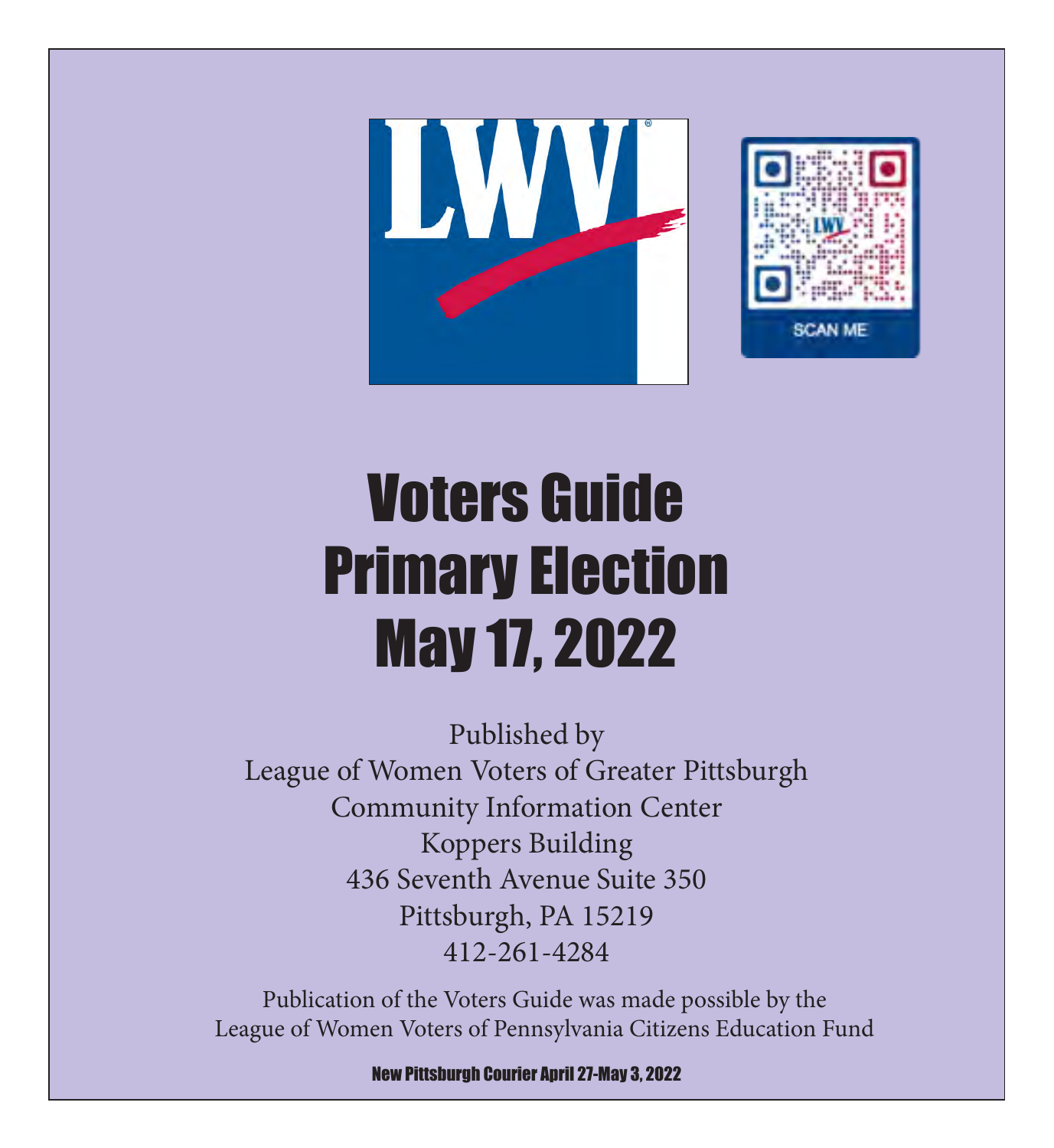This Voters Guide was prepared by the League of Women Voters of Greater Pittsburgh and the League of Women Voters of Pennsylvania Citizen Education Fund. The League is a non-partisan organization and does not support or oppose any political party or candidate. Its purpose is to promote political responsibility through informed and active participation of citizens in government.

The Voters Guide listings are based entirely on material submitted by the candidates and is printed as submitted. If a questionnaire was not returned, only the candidate's name and party is listed. Every candidate was asked to submit a photograph; those received are printed.

The guide lists all candidates in the May 17, 2022 municipal primary for Pennsylvania US Senator, Pennsylvania Governor, Pennsylvania Lieutenant Governor, Pennsylvania US Representative, Pennsylvania State Senator, and Pennsylvania State Representative.

The party of the governor is, by practice, given the first position on the ballot in Pennsylvania.

#### Voting in a Primary Election

To vote in this primary election you must have been registered to vote by May 2, 2022.

# League of Women Voters Guide To The Municipal Primary Election May 17, 2022

# (Polls open from 7 AM to 8 PM)

Your registration is permanent if

• you did not change your address

• You did not change your name

To check your registration status, go to

https://www.pavoterservices. pa.gov/pages/voterregistrationstatus.aspx

#### Identification Requirements for New Voters

If you are a new voter or if you are voting at a polling place for the first time, then you must bring your voter ID card or a photo ID such as a driver's license, student ID or some other form of Federal or State government issued ID. Some forms of non-photo ID are also acceptable such as a firearm permit, current utility bill, bank statement, paycheck, or government check. If you do not have any acceptable ID, then you must be

allowed to vote by provisional ballot. If you voted in the prior election and are voting at the same polling place, you are NOT required to bring or provide identification.

#### Mail-in and Absentee Ballots

Mail-in ballot Any qualified voter may apply for a mail-in ballot. You may simply request this ballot type without a reason or excuse. To apply online, go to vote.pa.gov. Contact the county election office to request a paper application. Applications for a mailin ballot must be received by your county election office by 5 pm on May 10, 2022. Completed mail-in ballots must be received by the Elections Division by 8 pm on Tuesday May 17, 2022 to be counted (not postmarked by May 17 as postmark does not matter).

Absentee ballot If you plan

to be out of the municipality on election day or if you have a disability or illness that prevents you from going to your polling place on election day, you can simply this ballot type, which still requires you to list a reason for your ballot request. Registered voters who are ill, disabled, or will be absent from the municipality on Election Day may vote by absentee ballot. Completed APPLICATIONS for absentee ballots for the May 17, 2022 primary election must be received by the Elections Division by 5 p.m. on Tuesday, May 10, 2022. Completed absentee ballots must be received by the Elections Division by 8 PM on Tuesday, May 17, 2022 to be counted (not postmarked by May 17).

### Write-in Voting

For Write-in voting information, check with the workers at your polling place before entering the voting booth.

# Election Day Problems If your right to vote is chal-

lenged at the polls on Election Day and the problem cannot be resolved at the polling place, the Judge of Elections at the polling place should telephone the county Board of Elections. The problem could be resolved by phone if your name appears on the county records. If it does not and you want to try to resolve the problem, then you can go in person to the county Board of Elections where a judge from the Court of Common Pleas will be on duty to resolve election problems. Alternatively, you can ask for and vote by provisional ballot. If it is later determined that you were eligible to vote, your ballot will be counted. You will be given instructions on how to determine if your vote was counted.

If you have any questions or need to report any problems, call the Election Protection hotline at 1-866-687-8683 or the Allegheny County Elections Division at 412-350- 4500.

#### Internet Voters Guide

 This Voters Guide and other useful information for voters can be found on the League's web site at https://lwvpgh.org or can be found by going to www.vote411.org and typing in your address and zip code.

### PENNSYLVANIA U.S. SENATE

**TERM:** 6 years **SALARY:** \$174,000

### DEMOCRATIC

Alex Khalil

Party: Dem Biographical Info: County: Montgomery **Occupation:** IT Quality Specialist Education: BS Electrical Engineering Technology from Temple, MS Information and Library Science from Drexel, JD, from Temple Law School

**ALEX KHALIL**

Qualifications: I am a Jenkintown Boro council member elected twice, activist, attorney, single mom of a dyslexic child and a daughter of immigrants, educator and small business owner Campaign Website: www.alexkhalilforussenate.com Facebook: www.facebook.com/Alex4USSenate Twitter: twitter.com/Alex4USSenate

#### Questions:

Q: What issue(s) would you prioritize, and how would you work with others in government to get legislation passed and signed into law?

A: Lower prescription drugs, bring back manufacturing to the US, economic and environmental renewal. Focus on clean water, air and healthy soil. Combat climate change. Stand for Human Rights. Healthcare as a human right

Q: What will you do in office to ensure all eligible voters have equal access to free and fair elections? A: Alex supports and will protect the right of every eligible American citizen to vote by mail in ballot or in person voting.

Voter suppression will not be tolerated in any form and will fight for the right to vote. Alex supports stiff penalties for those who try to suppress the vote. Voting is a part of democracy and should be protected. Q: What measures, regulations, or acts, if any, would you support to mitigate climate change?

A: Stop the confiscation of Native American lands by mining companies. Support regenerative farming to prevent runoff that can harm PA waterways. Alex supports providing tax credits to farmers who switch to regenerative farming. Provide more regulation and oversight on all mining to ensure protection of waterways. Currently \$15 billion worth of mine reclamation yet to be completed in PA. Convert old coal mines to geothermal systems. Convert old coal power plants to battery storage facilities. Ensure all Pennsylvanians have access to clean drinking water. Stop pipeline construction near fresh wa-Require Methane capping for gas and oil wells.

Conor Lamb Party: Dem Biographical Info:

County: Allegheny **Occupation:** U.S. Representative, PA-17

Education: BA, University of Pennsylvania; JD, University of Pennsylvania Law School Qualifications: U.S. Marine

2009-2013; Asst. U.S. Attorney 2013-2017; U.S. Representative, 2018-current

Campaign Website: conorlamb.com Facebook: Facebook.com/ConorLambPA Twitter: Twitter.com/ConorLambPA

#### Questions:

Q: What issue(s) would you prioritize, and how would you work with others in government to get legislation passed and signed into law?

A: My first priority is to do my part to help protect our democracy. That starts, I believe, with eliminating the filibuster so that we can pass the John Lewis Voting Rights Advancement Act and the Freedom to Vote Act. I will also work to pass the many other important bills that we've passed in the House including to raise the minimum wage, protect the ter and all water ways, schools, homes and parks. right to choose, cut prescription drug prices, prevent gun violence, and Build Back Better, among others.



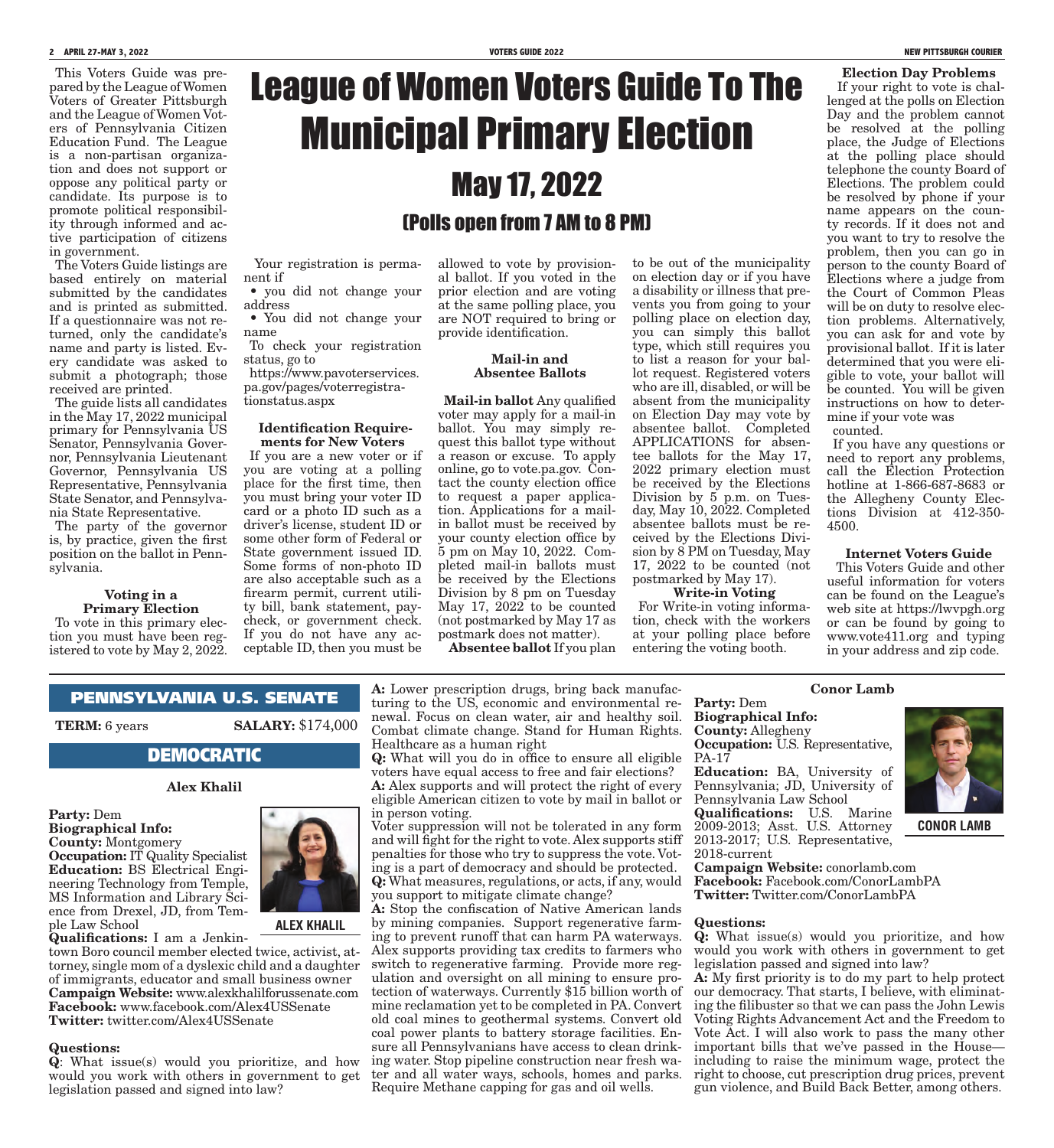#### **NEW PITTSBURGH COURIER VOTERS GUIDE 2022 APRIL 27-MAY 3, 2022 3**

Q: What will you do in office to ensure all eligible voters have equal access to free and fair elections? A: I will vote to eliminate the filibuster and to pass the John Lewis Voting Rights Advancement Act and the Freedom to Vote Act, as I have in the House, so that we can prevent states from passing the kind of discriminatory voting restrictions that we're seeing come out of Republican state legislatures across the country. I will also continue working to reform our campaign finance laws.

Q: What measures, regulations, or acts, if any, would you support to mitigate climate change?

A: The world emits 51 billion tons of greenhouse gases each year, and we need to get to zero by 2050 to avoid the worst effects of climate change. I support a comprehensive plan to accomplish that, and a flexible energy policy that invests in several different energy sources. I believe natural gas has a role to play as a bridge fuel as we continue to expand renewable energy sources and develop the technology we need to store renewable energy at grid scale. In the House, I helped increase research funds for solar and wind, as well as for modernizing the grid. I also passed a law to reinstate tough methane standards. And I support major investments in carbon and methane capture technology. You can read more about my plan at https://conorlamb.com

Q: How do you view the role of the US in responding to challenges facing the international community? A: That's a very broad question, particularly when there are so many challenges to the international community right now, and different challenges require very different responses. In general, I think it is important for the U.S. to stay actively engaged with the rest of the world, to play the leading role in building international coalitions to confront problems like climate change and COVID that affect all of us, and to support democracies and promote peace and human and civil rights wherever they are threatened.

#### Malcolm Kenyatta

Party: Dem Biographical Info: County: Philadelphia Occupation: Representative in Pennsylvania General Assembly Education: Bachelors - Temple University, Masters - Drexel University

Campaign Website:

www.malcolmkenyatta.com<br>Facebook: www.faceboo Facebook: www.facebook.com/ Mmkenyatta

Twitter: twitter.com/malcolmkenyatta

#### Questions:

Q: What issue(s) would you prioritize, and how would you work with others in government to get legislation passed and signed into law?

 $\mathbf{\hat{A}}$ : I'm in this race to make sure the basic bargain is accessible to all folks, good jobs backed by a union, the ability to go to the doctor and to afford the prescription you may need and to go to a safe school and get an education.

Q: What will you do in office to ensure all eligible voters have equal access to free and fair elections?

A: The insurrection on January 6, where armed white supremacists tried to execute elected officials to forcibly overturn the certified results of a fair and free election, has already begun inspiring lawmakers throughout the US to make it harder for marginalized communities to vote.

ballot box. Increased voting by mail allowed a surge in democratic participation across communities and demographics in 2020, resulting in the higheI have outlined an 8 point plan for protecting our democracy and moving forward legislation that matters here. https:// malcolmforpa.medium.com/a-new-day-for-americandemocracy-an-eight-point-plan-24bd7f32f324

Q: What measures, regulations, or acts, if any, would you support to mitigate climate change?

A: Our planet is rapidly approaching the point of no return as global temperatures continue to rise. The United States must lead the world in responding to the climate crisis on the scale, scope, and urgency this moment requires. But climate justice isn't limited to reducing our dependence on fossil fuels. That means we need a moratorium on new fracking and to end tax breaks to oil and gas giants, shifting our resources to fund a just transition and investments in green energy technology so Pennsylvania remains an energy leader.

Climate justice means investment in green union jobs for workers leaving the fossil fuel industry, accountability for the communities poisoned by fossil fuel extraction, and innovation. Especially in states like PA whe

Q: How do you view the role of the US in responding to challenges facing the international community?

A: The US must continue to protect our NATO allies, Israel, and other major non-NATO allies across the world.

#### John Fetterman

Party: Dem Biographical Info: County: Allegheny County Occupation: Lieutenant Governor of Pennsylvania Education: Albright College, B.S. 1991 University of Connecti-

cut., M.B.A. 1993 Harvard University Kennedy School, M.P.P. 199

Qualifications: Risk-Management Insurance Underwriter, Chubb & Son 1993-1994 Member, AmeriCorps 1995-1997 Program Coordinator, Braddock Out-Of-School Youth 2001-2007 Founder & President, Braddock Redux 2003-2017 Mayor of the Borough of Braddock, 2006-2019 Lieutenant Governor of Pennsylvania, 2019-Presen

**JOHN FETTERMAN**

Campaign Website: johnfetterman.com/ Facebook: www.facebook.com/JohnFettermanPA Twitter: twitter.com/JohnFetterman

#### Questions:

Q: What issue(s) would you prioritize, and how would you work with others in government to get legislation passed and signed into law?

A: Among my top issues are tackling income inequality and economic injustices; raising wages and benefits for working families; reforming the criminal justice system; codifying Roe v. Wade into federal law; passing anti-discrimination protections for the LGBTQ+ community; protecting and expanding the right to vote; and protecting and expanding the union way of life.

Q: What will you do in office to ensure all eligible voters have equal access to free and fair elections? A: I would strongly support legislation in Congress, such as the John Lewis Voting Rights Act, the For the People Act, and the Freedom to Vote Act, which aim to expand voting rights. It is important that we make it easier for people to vote, eliminate dark 48 states, including Pennsylvania, have introduced or money in politics, and knock down restrictions that I will work to grow our economy by creating an en-

passed oppressive voting bills that restrict access to the marginalize voters, mostly voters of color. I would proudly eliminate the filibuster to do it.

In the aftermath of the 2020 elections, I was removed from the floor of the PA state Senate after resisting Republican efforts to refuse to seat Senator Jim Brewster after he fairly won his election. We must enshrine the right to vote into federal law to stop Republicans from undermining it, and as Senator I will do everything to make that happen.

Q: What measures, regulations, or acts, if any, would you support to mitigate climate change?

A: Climate change is an existential threat, and we need to transition to clean energy as quickly as possible. I have never taken a dime from the fossil fuel industry, and I never will. It's a totally false choice that we have to choose between jobs and a clean environment. We can have both, that's why I am always going to fight for creating thousands upon thousands of good-paying green union jobs as we transition, all while increasing our energy independence. My plan for the transition to clean energy starts with immediate investments into research and development and innovation; expanding renewable energy sources; and ensuring clean transportation infrastructure; and investing in environmental justice measures.

Q: How do you view the role of the US in responding to challenges facing the international community?

A: I am very happy that President Biden is rebuilding the US's standing in the international community after former President Trump damaged it so much. As a world leader, America must first and foremost ensure proper diplomatic relations, protect its allies, and engage in vigorous diplomacy across the globe. In addition, where there is a need, and to the extent that we can, America must help. That includes accepting refugees fleeing war in their countries, or providing humanitarian aid, military aid, and other support to countries like Ukraine that are defending themselves from attacks on their sovereignty by brutal dictators like Putin.

### **REPUBLICAN**

#### Kathy Barnette

Party: Rep Biographical Info: County: Montgomery Occupation: MOM | Veteran Author | Political Commentator Education: College Graduate Qualifications: Kathy Barnette is a veteran, former adjunct professor of corporate finance, sought-after conference speaker,



& conservative political commentator. Kathy served her country proudly for 10 years in the Army reserves.

Campaign Website: www.barnetteforsenate.com Facebook: www.facebook.com/BarnetteforSenate/ Twitter: twitter.com/kathy4truth?lang=en

#### Questions:

Q: What issue(s) would you prioritize, and how would you work with others in government to get legislation passed and signed into law?

A: I will work to make America energy independent again. As your U.S. Senator in Pennsylvania, I sponsor or co-sponsor legislation that reverses the hostile environment in the energy sector that Biden and Democrats have created and reinstate drilling for natural gas and oil on federal lands.



**MALCOM KENYATTA**

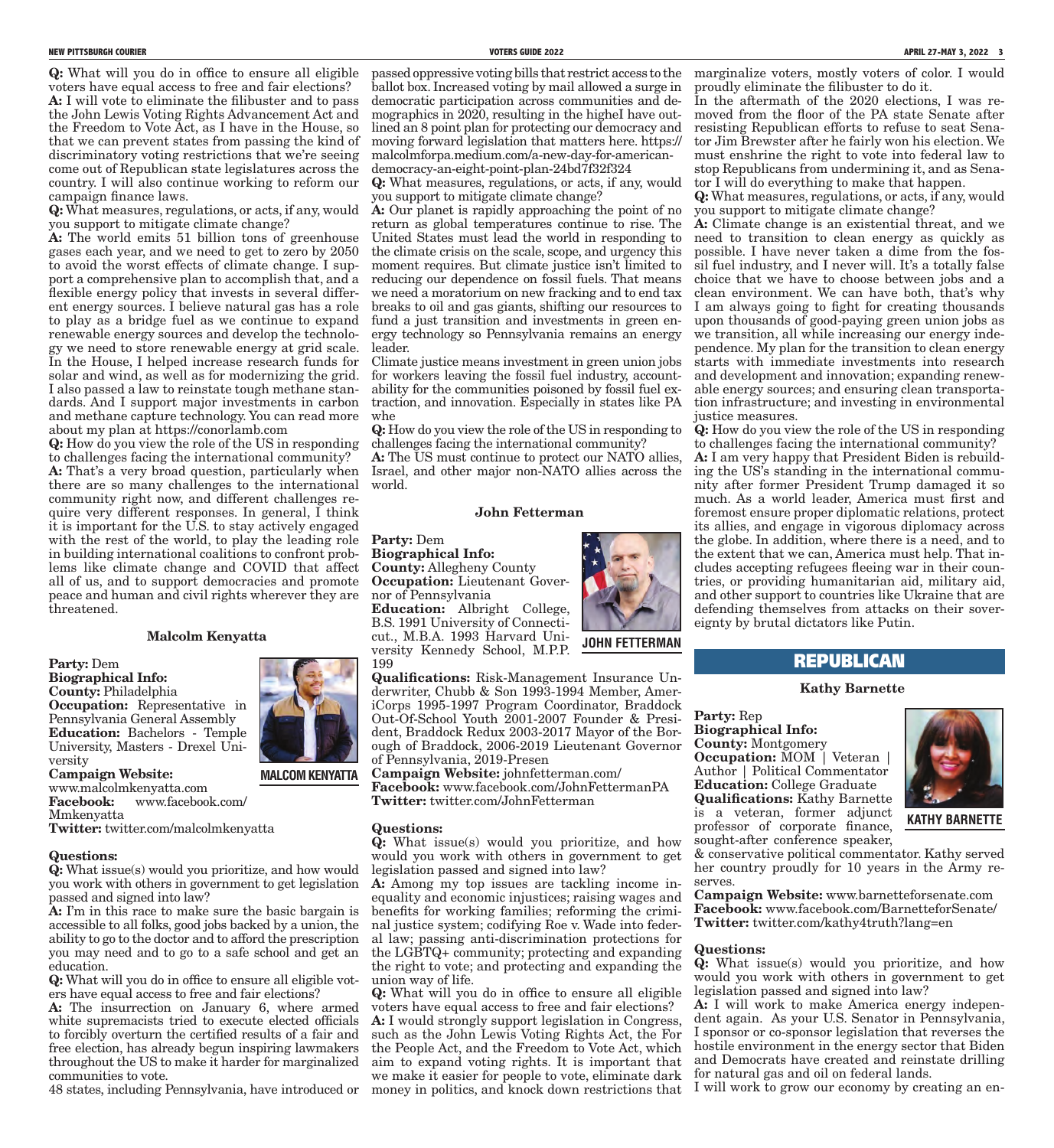vironment where our companies do not have to flee our nation to escape onerous taxes and regulations. I will work to create an economy where the middle class are not perpetually squeezed. And, I will work to create an economy where those who find themselves below the bottom rung of the economic ladder believe there is hope for them to work to create a different life for themselves.

Q: What will you do in office to ensure all eligible Candidate has not yet responded. **JEFF BARTOS** voters have equal access to free and fair elections?

A: If the election of 2020 has taught us anything it is that elections have consequences and that nothing is more important than the people knowing that their vote counts.

I will work to enforce the obvious fact that IDs matter and must be shown before a person is allowed to vote.

I will work to remove dead people from the voter rolls.

I will work to remove those people who no longer live in the state.

I will work to reverse Act 77.

I will work to make it illegal for third-party entities to spend massive amounts of money to assist Party: Rep states with their elections (i.e., Zuckerberg's entities Biographical Info: spending money to install drop boxes in certain areas)

Q: What measures, regulations, or acts, if any, would you support to mitigate climate change?

A: I will work to make America energy independent again.

No one is going to produce energy as clean and as safe as America.

Q: How do you view the role of the US in responding to challenges facing the international community? A: America is the face of freedom. When we "lead from behind" we create a vacuum and as we are all watching unfold today, despotic regimes will move rapidly to fill that void.

Today, the Biden Administration's foreign affair's strategy looks like a game of wack-o-mole. There's no discernable end game. There's no deliberate strategy and as a result the world is now a more dangerous place.

If your concern is the health of the climate then the Biden Administration's lack of a credible foreign affairs strategy is enemy #1.

America's #1 challenge today is the need to re-prioritize what is important to America first. Our nation must be made strong again.

#### Mehmet Oz

Party: Rep Biographical Info: County: Montgomery

Questions: Candidate has not yet responded.

#### George Bochetto

Party: Rep Biographical Info: County: Philadelphia

Questions: Candidate has not yet responded.

#### Jeff Bartos

Party: Rep Biographical Info: County: Montgomery Occupation: Developer Campaign Website: JeffBartos.com Facebook: www.facebook.com/ BartosForPennsylvania Twitter: twitter.com/jeff\_bartos

#### Questions:

#### Dave McCormick

Party: Rep Biographical Info: County: Allegheny

Questions: Candidate has not yet responded.

Sean Gale

County: Montgomery

Questions: Candidate has not yet responded.

#### Carla Sands

Party: Rep

Biographical Info: County: Cumberland Occupation: Former Ambassador and Business Woman Education: Doctor of Chiropractic **Qualifications:** Worked with NATO and the DOD to secure the United States against our foreign adversaries like Russia and China as the US Ambassa-

dor from 2017 to 2021. Received the DOD's highest civilian honor, The Medal for Distinguished Public Service. Increased US exports to Denmark over 43% while US Ambassador.

Campaign Website: Carlasands.com Facebook: www.facebook.com/CarlaHSands Twitter: twitter.com/CarlaHSands?ref\_src=twsrc%5Egoogle%7Ctwcamp%5Eserp%7Ctwgr%5Eauthor

#### Questions:

Q: What issue(s) would you prioritize, and how would you work with others in government to get legislation passed and signed into law? A: - no response

Q: What will you do in office to ensure all eligible voters have equal access to free and fair elections? A: no response

Q: What measures, regulations, or acts, if any, would you support to mitigate climate change?

A: Election law resides with the states not the federal government. I support the recent passing of PA legislation to implement voter ID in 2023. Also, we have to carefully win back republican control of the PA supreme court and end mail in ballots. Most western countries do not use mail in ballots because they are so open to fraud.

Q: How do you view the role of the US in responding to challenges facing the international community?

A: We need strong American presidential leadership. I support peace through strength. Only by showing adversaries that there are consequences to their actions will the chaos around the world cease. A: Defending democracy is the foundation for mak-

Bad actors are taking advantage of a weak US president who is also compromised. We know that the Hunter Biden laptop is authentic and the corruption has been predominantly influence pedaling of his fathers elected positions.

### PENNSYLVANIA GOVERNER

**TERM:** 4 years **SALARY:** \$213,000

Description: Description of office: The Governor is the chief executive officer of the Commonwealth, executing the laws of the state through Executive Agencies. A Governor must be at least 30 years old and have been a US citizen and resident of the state for seven years preceding the election. S/he manages the financial affairs of the state and must annually present a balanced budget to the General Assembly. The Governor has extensive appointive powers, may recommend legislation, and signs or vetoes bills passed by both houses of the General Assembly (subject to 2/3 override). S/he is Commander-in-Chief of the state National Guard, except when they are called into the actual service of the United States. The Governor can grant reprieves, pardons, and paroles. The holder of this office may only be reelected once.

### DEMOCRATIC

#### Josh Shapiro

#### Party: Dem Biographical Info: County: Montgomery Occupation: Attorney General of Pennsylvania

Education: University of Rochester, BA; Georgetown University Law

Center, JD Qualifications: Whether as a State Rep., the leader of PA's third-largest county, or Attorney

General, I've brought people together to get things done. As Governor, I'll continue to tackle the challenges facing Pennsylvanians and will move our Commonwealth forward.

Campaign Website: joshshapiro.org Facebook: www.facebook.com/JoshShapiroPA Twitter: twitter.com/joshshapiropa

#### Questions:

Q: What issue(s) would you prioritize, and how would you work with others in government to get legislation passed and signed into law?

A: As Governor, my top priorities are creating opportunity for Pennsylvania children by improving our education system, building a stronger economy by creating jobs, cutting taxes and lowering costs, and making our communities safer all across the Commonwealth. In order to move Pennsylvania forward and build a better future for our children, we must work together to achieve these key priorities. Throughout my career—and every day as Attorney General—I work hard to bring people together, solve problems, and get things done for Pennsylvania. As Governor, I will continue to do just that so that we can solve our biggest problems—because that's how we will deliver results for people across our Commonwealth and move Pennsylvania forward.

Q: What changes, if any, would you support making to Pennsylvania's voting laws?



**CARLA SANDS**







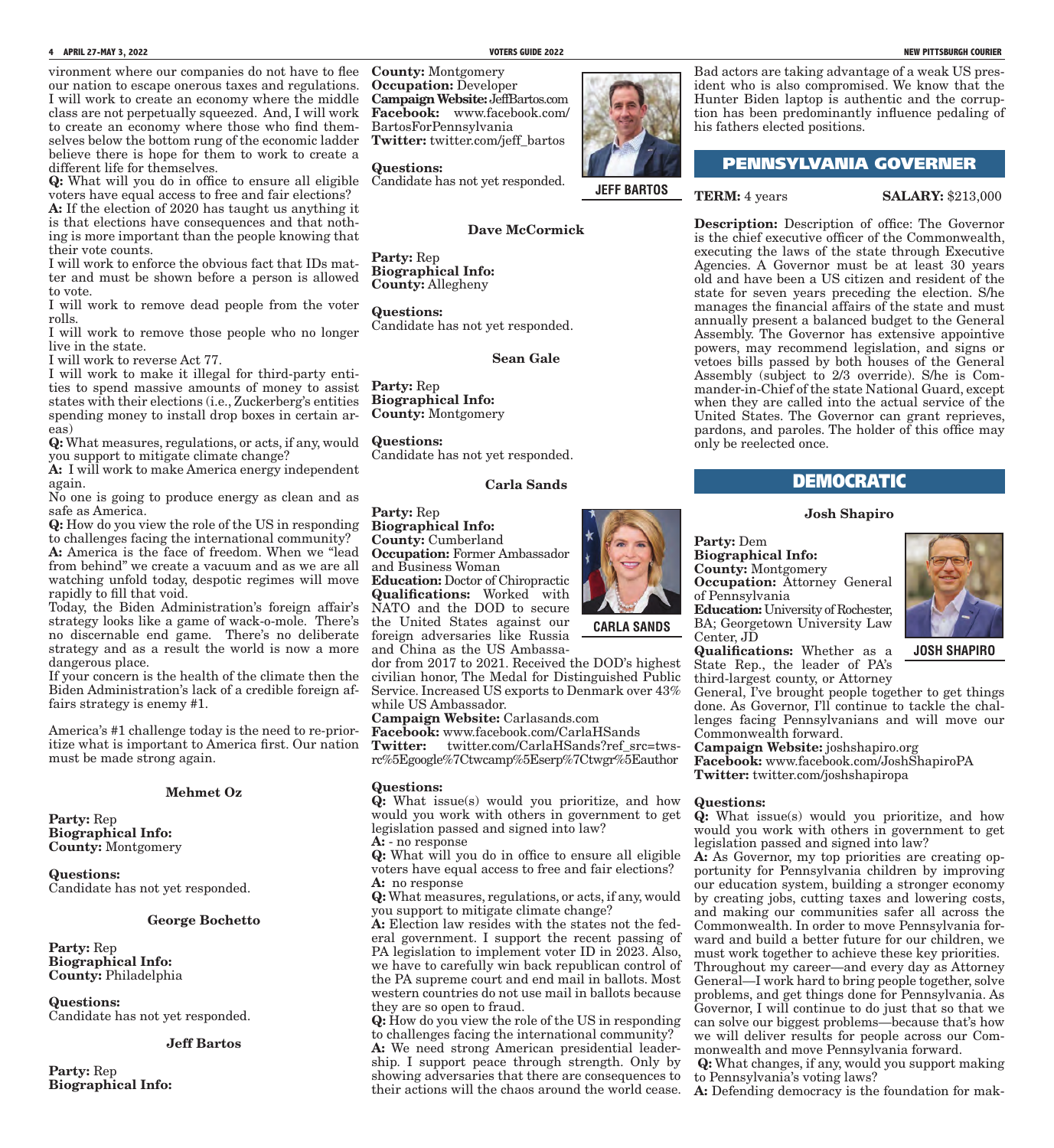ing progress in Pennsylvania. I believe that if we lor of Arts, History want to grow our economy, improve our schools, and make our communities safer, then we need a stable democracy where all Pennsylvanians' voices can be heard.

As Governor, I will continue my work to ensure voters have access to the ballot box and that every legal vote is counted in every election. That's why I released a ten-step plan to defend democracy, ensure access to the ballot, and improve our elections by appointing a pro-democracy Secretary of State, allowing counties to pre-canvass and cure ballots, establishing automatic voter registration and early in-person voting, and vetoing any attempt to restrict mail-in voting in Pennsylvania.

Q: Article 1, Section 27 of the PA constitution guarantees the rights to clean air, pure water, and the preservation of the environment. What actions would you take to protect these rights?

A: Throughout my entire career, I have worked to defend Pennsylvanians' constitutional right to clean air and pure water—and as Governor, I will continue that work by investing in clean energy and clean transportation, adopting the 2020 Grand Jury Report recommendations to minimize health hazards arising from fracking, plugging orphaned and abandoned oil and gas wells, and addressing lead contamination in order to keep protecting Pennsylvania's environment.

As Governor, my priority will be ensuring Pennsylvania has a comprehensive climate and energy policy that protects consumers, creates jobs, capitalizes on our strength as an energy hub, safeguards our environment, and moves our Commonwealth forward.

red flag laws, and firearm safety training. What is in our state and federal constitutions Q: There are several pieces of gun legislation being considered on comprehensive background checks, your position on these measures?

A: Every Pennsylvanian deserves to feel safe at home, at school, and in their community—and I know we can achieve that while upholding Pennsylvanians' rights and traditions.

Throughout my career, I have worked with my colleagues in law enforcement and with local communities across our Commonwealth to fight gun violence and keep Pennsylvanians safe, taking thousands of illegal guns off our streets, shutting down gun trafficking rings, and working to close the ghost gun loophole. As Governor, I will support common sense gun legislation to close background check loopholes, keep guns out of the hands of dangerous individuals, and work with the legislature to increase funding for gun safety training programs.

### **REPUBLICAN Melissa Hart**

#### Lou Barletta

Party: Rep Biographical Info: County: Luzerne Questions: Candidate has not yet responded.

#### Douglas V. Mastriano

Party: Rep Biographical Info: County: Franklin Occupation: Senator Education: PhD, History; Masters Strategic Intelligence; Masters Airpower Theory; Masters Military Operational Art; Masters Strategic Studies, Bache-

Qualifications: 1986-Commissioned in the US Army, 2nd Armored Cavalry Regiment (2ACR) on the Iron Curtain, 2ACR Desert Storm in Iraq, Afghanistan (three deployments), Senior leader of NATO unit in Afghanistan comprised of 18 nations, Award winning author, Professor of Army War College (Carlisle)

Campaign Website: doug4gov.com Facebook: www.facebook.com/ Fight4pa

#### Questions:

Q: What issue(s) would you prioritize, and how would you work with others in government to get legislation passed and signed into law?

A: Infrastructure, Energy Production, Road / Transportation Improvements, School Choice, the Right to Life

to Pennsylvania's voting laws?

A: Voter ID, Poll Watcher Protection, Increased Penalties for violating voting law, Repeal Act 77

Q: Article 1, Section 27 of the PA constitution guarantees the rights to clean air, pure water, and the preservation of the environment. What actions would you take to protect these rights?

A: I'm an Eagle Scout and respect the environment —we are stewards of the land

Q: There are several pieces of gun legislation being considered on comprehensive background checks, red flag laws, and firearm safety training. What is your position on these measures?

A: Uphold the constitutional protections delineated

#### Nche Zama

Party: Rep Biographical Info: County: Northampton Questions: Candidate has not yet responded.

#### Dave White

Party: Rep Biographical Info: County: Delaware Questions: Candidate has not yet responded.

Party: Rep Biographical Info: County: Allegheny Occupation: Attorney and Consultant facebook HartforPA, twitter @HartofPgh Education: J.D. University of Pittsburgh, B.A. Washington & Jefferson College Qualifications: Attorney and former State Senator and Congresswoman with significant accomplishments and coalition building as a Republican from a Democrat-

ic district Campaign Website: HartforPA.org



#### Questions:

Q: What issue(s) would you prioritize, and how would you work with others in government to get legislation passed and signed into law?

A: Cut bureaucracy, end regulatory overreach, and work with the legislature to effect change—cut out excessive use of executive orders and constitutional amendments. Have respect for the process developed by the Founders.

Q: What changes, if any, would you support making to Pennsylvania's voting laws?

A: Repeal Act 77 and clarify that our voting system be compliant with the PA constitution allowing for voting on election day in person and also by absentee ballot for voters who qualify, to be received by mail or delivery by the voter by election day at the board of elections with an absentee ballot that a voter must apply for in advance, voter ID must be instituted. No delivery other than by the voter or by the post office should be permitted, that is no "drop boxes" or other places that are not secure.

Q: What changes, if any, would you support making antees the rights to clean air, pure water, and the Q: Article 1, Section 27 of the PA constitution guarpreservation of the environment. What actions would you take to protect these rights?

A: Enforce regulations that are designed to allow development and industry with an eye to long term impact on air water and the environment. We must balance our responsibilities to maintain our beautiful state with the people's needs for a robust economic environment. If we do this, we will see more advances in clean energy production and environmentally sensitive development because Pennsylvanians will be able to create and develop new technologies with resources from a robust economic environment.

Q: There are several pieces of gun legislation being considered on comprehensive background checks, red flag laws, and firearm safety training. What is your position on these measures?

A: I support the 2nd amendment and a citizen's rights to own firearms. Communities and organizations offer safety courses for young and old all over the commonwealth. I am supportive of these and have participated in them.

PA currently has laws requiring background checks.

#### Bill McSwain

Party: Rep Biographical Info: County: Chester Questions: Candidate has not yet responded.

#### Charlie Gerow

Party: Rep Biographical Info: County: Cumberland Occupation: Businessman Education: JD Villanova Law School

Qualifications: Business owner, vice chairman of CPAC

Campaign Website: charlieforgovernor.com

Facebook: facebook.com/CharlieforGovernor

Twitter: twitter.com/CharlieforGovPA

Questions:

**MELISSA HART**

Q: What issue(s) would you prioritize, and how











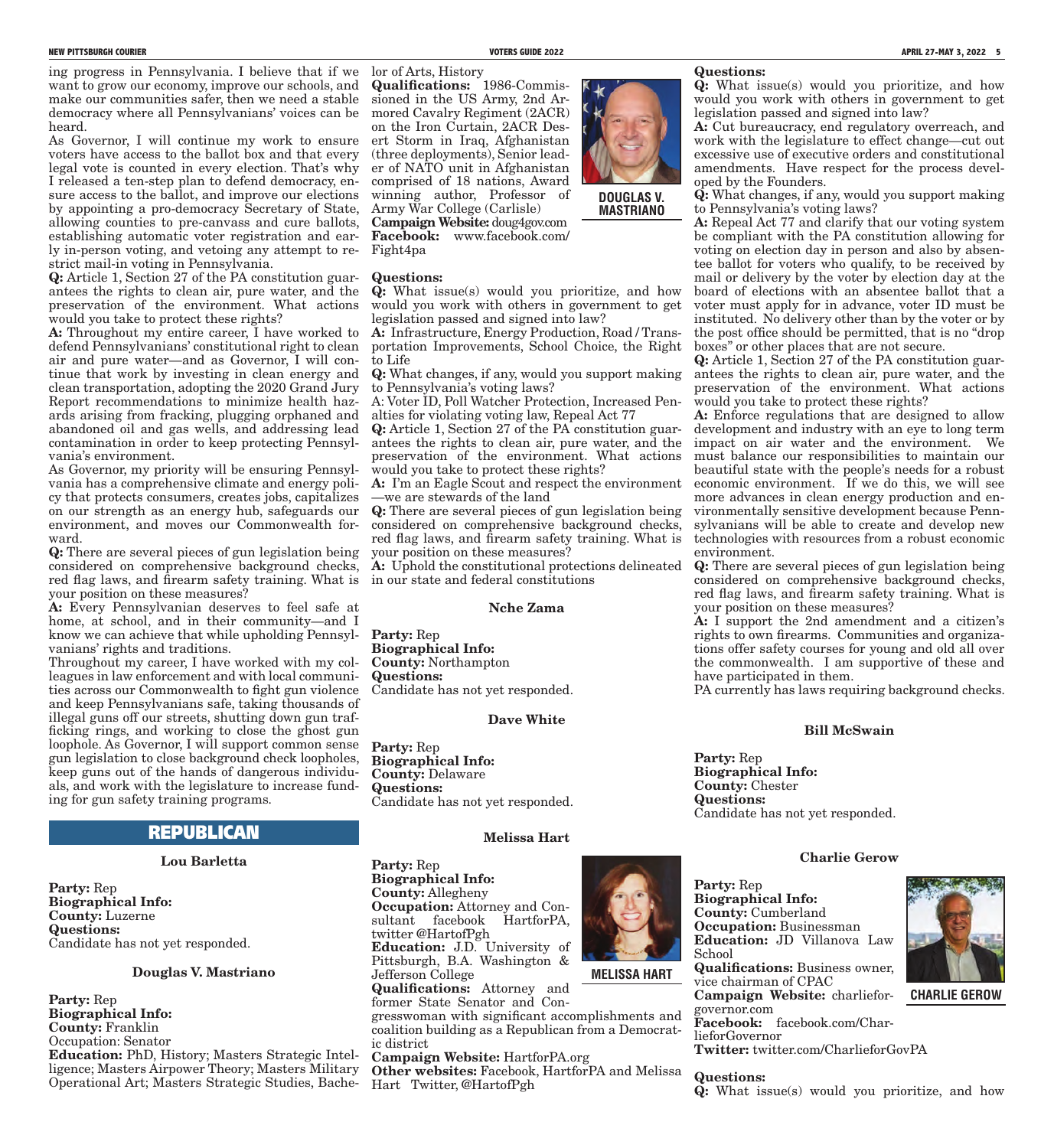would you work with others in government to get legislation passed and signed into law?

A: My priorities will be a thriving economy, a great education system and election integrity. I will do as I have always done, building coalitions and finding common ground to find winning solutions to the challenges we face.

Q: What changes, if any, would you support making to Pennsylvania's voting laws?

A: I would sign a law to repeal Act 77. I will appoint a Secretary of the Commonwealth who is both experienced in conducting elections and fully committed to the rule of law.

Q: Article 1, Section 27 of the PA constitution guarantees the rights to clean air, pure water, and the preservation of the environment. What actions would you take to protect these rights?

A: The constitutional guarantees of Article 1, Section 27 are vital to the future of Pennsylvania. As governor, I will appoint cabinet and agency officials committed to the protection of our environment and good stewards of our natural resources.

Q: There are several pieces of gun legislation being considered on comprehensive background checks, red flag laws, and firearm safety training. What is your position on these measures?

A: I am deeply committed to the Second Amendment rights of law-abiding Pennsylvanians gun owners as well as Article 1 Section 21 of the Pennsylvania constitution.

Joe Gale

Party: Rep Biographical Info: County: Montgomery Questions: Candidate has not yet responded.

Jake Corman

Party: Rep Biographical Info: County: Centre Occupation: President Pro Tempore, Pennsylvania State Senate

Education: Jake received an Associates Degree from the Pennsylvania College of Technology and then a Bachelor of Arts from the Pennsylvania State University.

Qualifications: Dedicating his life to public service, Jake built a reputation as a champion for personal freedoms, education, creating jobs, public safety and as a strong fiscal watchdog for Pennsylvania taxpayers, defeating all of Tom Wolf's tax increases. Campaign Website: www.cormanforpa.com Facebook: www.facebook.com/CormanForPA Twitter: twitter.com/CormanForPA

#### Questions:

Q: What issue(s) would you prioritize, and how would you work with others in government to get legislation passed and signed into law?

A: Election reform, education, jobs and public safety. I have a track record of working with members of my own party and Democrats to forge compromise. As Americans, we must be committed to a government that seeks compromise, while also fighting for what we believe to be right. I've been able to help Pennsylvania make historic investments in the education of our children, while defeating tax increases that would hurt working families. We negotiated my pension reform bill with a Democrat governor but term limits to this office.

defeated tax increase proposals. We can't be ruled by partisanship and talking points; we have to be willing to roll up our sleeves and get things done. When I'm governor, I'll get to work immediately with our legislature and put people first.

Q: What changes, if any, would you support making to Pennsylvania's voting laws?

A: If we don't have faith in our elections, we have nothing. That's why I launched our review of the 2020 election in a transparent fashion. Gov. Tom Wolf ignored Act 77 by giving illegal, last-second directions to county voting offices on mail-in ballots. This behavior led two counties in one senatorial district to tabulate votes differently and change the outcome of an election. Our Supreme Court, outside of their judicial mandate, added unsecured ballot drop boxes. As governor, I will support reform legislation that eliminates drop boxes, institutes photo ID requirements, and ends what has been a disastrous, no-excuse mail-in-ballot program.

Q: Article 1, Section 27 of the PA constitution guarantees the rights to clean air, pure water, and the preservation of the environment. What actions would you take to protect these rights?

A: I have a strong track record of supporting our environment and natural resources, namely Pennsylvania's landmark Growing Greener program. In June 2002, we doubled the funding to over a half billion dollars. In doing so, we've cleaned up abandoned mines; funded local parks and trails; expanded farmland preservation and protected some of Pennsylvania's most beautiful open spaces. I believe we have a responsibility to be guardians of our natural resources.

Q: There are several pieces of gun legislation being considered on comprehensive background checks, red flag laws, and firearm safety training. What is your position on these measures?

A: Further gun control measures concentrate more power in the hands of government. If we go down the path of giving government more authority to decide who can and cannot possess a firearm, that's a slippery slope that could seriously erode our Second Amendment rights. We all want safer streets and safer communities. Our prosecutors must be committed to prosecuting criminals who commit crimes with guns, not let them walk free like we're seeing in Philadelphia with District Attorney Larry Krasner and his soft-on-crime mentality.

# PENNSYLVANIA LIEUTENANT GOVERNER

**TERM:** 4 YEARS **SALARY:** \$213,000

Description: Description of office: The Lieutenant Governor will be elected jointly with the Governor in the General Election although candidates are nominated separately in the Primary. A Lieutenant Governor must be at least 30 years old and have been a US citizen and resident of the state for seven years preceding the election. S/he is President of the Senate, presiding over the Senate but having no vote unless the Senate is equally divided. S/he is Chair of the Board of Pardons and the PA Emergency Management Council. The PA Constitution provides that in case of the death, conviction or impeachment, failure to qualify, resignation, or other disability of the Governor, the powers, duties, and compensation of the office shall be transferred to the Lieutenant Governor for the remainder of the term or until the disability is removed. There are no

### DEMOCRATIC

Austin Davis

Party: Dem Biographical Info: County: Allegheny Questions: Candidate has not yet responded.

Ray Sosa

Party: Dem

lines of authority)

Biographical Info: **County: Montgomery<br>Occupation:** Consultant Occupation: Consultant to Management Education: Leadership Certified, Harvard University. BS in Business Administration. Insurance licensed in all 50 states (8



**RAY SOSA**

#### Qualifications: Ray has been

appointed by three different US Governors to lead districts in coordinating Emergency Management Response. Ray was the Chairman of the Governor's Human Rights Advocacy Committee for 10 years, fighting for hospitals, juvenile justice centers, foster care, equality, and nursing homes.

Campaign Website: raysosaltgov2022.com/ Facebook: www.facebook.com/raysosaltgov2022 Twitter: www.twitter.com/raysosaltgov201

#### Questions:

Q: What issue(s) would you prioritize, and how would you work with others in government to get legislation passed and signed into law?

A: Criminal Justice Reform, have a fairer bond regulation that does not impact our minority, and indigent population, and meritory commutations of sentences with a path to rehabilitation. Revamping our emergency response system and infrastructure to withstand a natural disaster due to climate change. I have 15 years of experience reaching across the isle to get legislation signed into law. As the future president of PA senate, I would be the peacekeeper of the senate. Keeping in mind that the PA Lt. Governor is the Lt. Governor for everyone, there are plenty of opportunities to create good will if I allow everyone regardless of political party to share their points and voice their opinions. That's how you get things done! Q: What changes, if any, would you support making to Pennsylvania's voting laws?

A: There is a growing trend in PA where electoral maps are being challenged and redrawn to benefit only one party. There is also a trend to restrict the manner in which you choose to cast your vote. I would oppose any law that seeks to limit voting rights or represents an attempt at voter suppression. Our focus must be in facilitation and extending our voting options to defend our constitutional right to cast our vote. This is regardless of the party you belong to.

Q: Article 1, Section 27 of the PA constitution guarantees the rights to clean air, pure water, and the preservation of the environment. What actions would you take to protect these rights?

A: I believe that our incumbents have not paid any attention to our air and water quality for the last 10 years, at least. The water quality in most of our major cities is deplorable and as a result the air quality is disastrous as well. It has come to a point that most water resources are unusable and represent a threat to the health of the population. I would sup-



**JAKE CORMAN**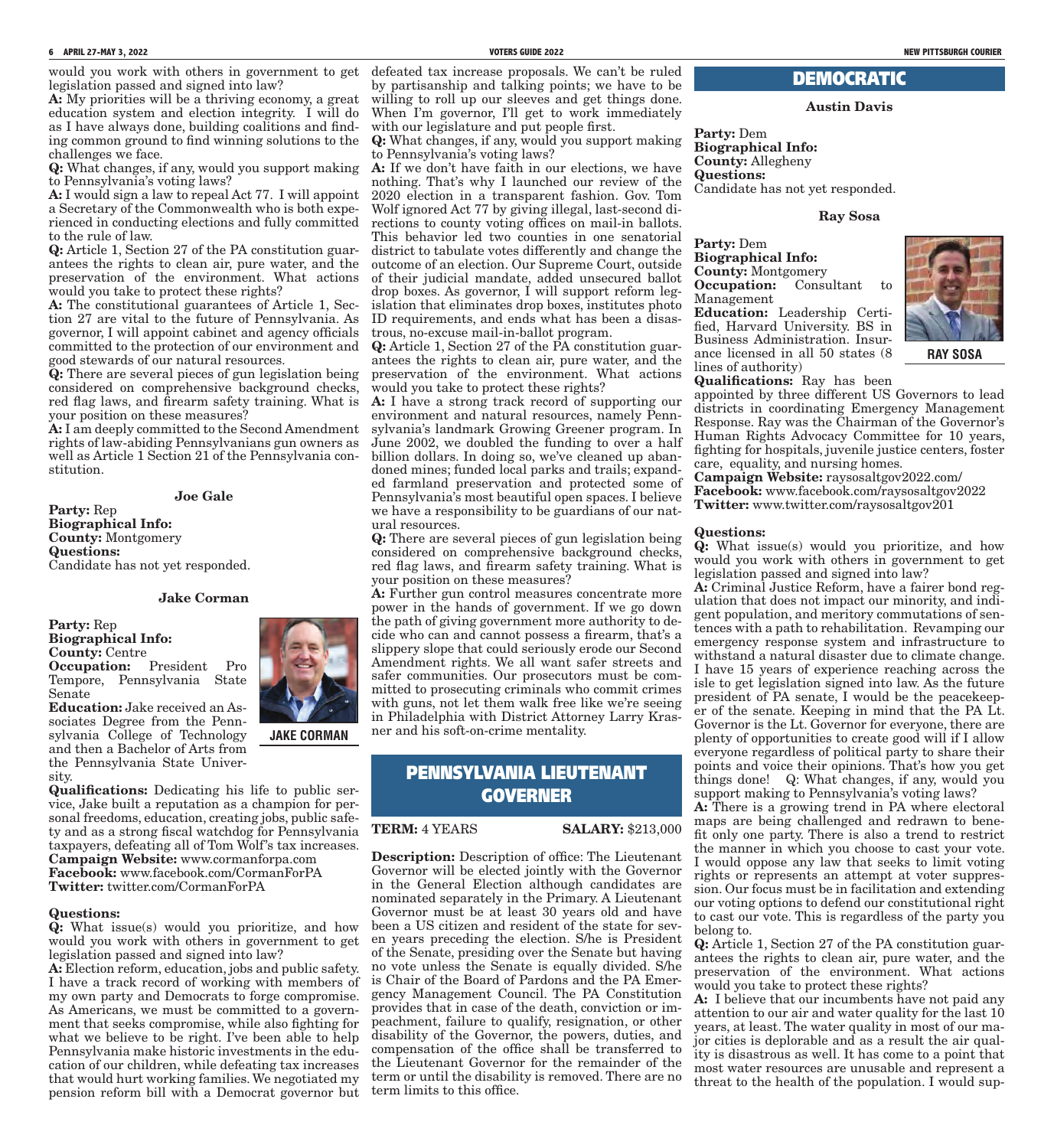#### **NEW PITTSBURGH COURIER VOTERS GUIDE 2022 APRIL 27-MAY 3, 2022 7**

polluters in the state. I would also support funding for programs that actively reverse the damage. I consider this well within the duties of the Lt. Governor as the chair for the Emergency Management Commission for the state. Our water and air quality is an emergency and it should be treated as such.

Q: There are several pieces of gun legislation being considered on comprehensive background checks, red flag laws, and firearm safety training. What is your position on these measures?

A: I believe that while we all have the right to bear arms, it should be contingent on a background check to assess criminal or violent behavior history. I am a firm believer in keeping military style weapons away from the general population, banning "Ghost Guns" and any attachments that could be used to make a regular weapon automatic.

Firearms safety courses should be mandatory and we should eliminate the "Gun Show Loop". As a society we must balance the rights of our community with the safety of our people.

#### Brian Sims

Party: Dem Biographical Info: County: Philadelphia **Occupation:** Pennsylvania State House Representative (D-182)

Education: J.D. in International and Comparative Law, Michigan State University College of Law; B.S., Bloomsburg University of Pennsylvania



**BRIAN SIMS**

Qualifications: I've served as a PA Rep. for a decade. I worked as a disability and civil rights attorney and served as staff counsel at the Philadelphia Bar Association. I also served as the president of the board of directors of Equality Pennsylvania and as the chairman of Gay and Lesbian Lawyers of Philadelphia.

Campaign Website: sims4pa.com/ Facebook: www.facebook.com/brian.k.sims Twitter: twitter.com/BrianSimsPA Other websites: www.instagram.com/briansimspa/

Questions:

Q: What issue(s) would you prioritize, and how would you work with others in government to get legislation passed and signed into law?

A: The Lt. Governor serves as the President of the Pennsylvania Senate and chairs the Board of Pardons. Pennsylvania needs a progressive President of the Senate who knows how to operate in, under, and around Republican rules to stop the onslaught of bigoted and discriminatory legislation from advancing and promote the passage of equity-focused legislation. I will be the first civil rights attorney to chair the Board of Pardons and will work towards decarceration. Our state has unjustly imprisoned far too many individuals, and while the deeply racist and classist roots of our criminal justice system make reforming it impossible, the Board of Pardons is one of the few places where we can bring justice to those who are falsely imprisoned.

Q: What changes, if any, would you support making to Pennsylvania's voting laws?

A: I've spent a decade fighting for legislation to ensure access to the ballot for all. I'm a member of the State Government committee—the committee that passes laws regarding elections–and I've sponsored legislation to create early voting, expand vote by

port legislation that aggressively imposes fines for mail, and make registration easier. I'm the prime sponsor of a package of bills that aim to make voting more accessible for returning citizens. As Lt. Governor I'll stand against voter suppression laws that come through the Senate and will use the statewide platform to push for early voting, automatic voter registration, election day as a public holiday, and the re-enfranchisement of returning citizens. I'll do everything in my power to protect and expand voting rights for all Pennsylvanians.

> Q: Article 1, Section 27 of the PA constitution guarantees the rights to clean air, pure water, and the preservation of the environment. What actions would you take to protect these rights?

> A: I am the only candidate in the race for Lt. Governor that is against fracking. Pennsylvanians deserve clean air and water, and the continuation of fracking in our Commonwealth is in direct opposition to that goal. I am the proud sponsor of HB 100 which aims to transition Pennsylvania to one hundred percent renewable energy by 2050. Our state needs to invest in renewable energy sources and green infrastructure in order to complete the transition away from fossil fuel dependence. As Lt. Governor, I will work with Democratic leaders in the Senate and the Governor to eliminate fracking in the Commonwealth and pass necessary legislation like HB100 that will transition Pennsylvania to one hundred percent renewable energy sources.

> Q: There are several pieces of gun legislation being considered on comprehensive background checks, red flag laws, and firearm safety training. What is your position on these measures?

> A: With a gun violence epidemic affecting families across Pennsylvania, we desperately need comprehensive background checks and safety training. I support the enforcement of red flag laws, lost-gun reporting laws, eliminating straw purchases, and comprehensive background checks to decrease the likelihood that guns fall into the wrong hands. I am the prime sponsor of HB393 which would only allow licensed firearms dealers to sell ammunition and businesses to use existing licenses to sell both firearms and ammunition. Nearby states have passed such laws, and there is no reason Pennsylvania cannot do the same. As Lt. Governor, I will work with members of our legislature to curb gun violence so that our Commonwealth is a safer place for all.

### **REPUBLICAN**

#### Clarice Schillinger

Party: Rep Biographical Info: County: Montgomery Questions: Candidate has not yet responded.

#### James Earl Jones

Party: Rep Biographical Info: County: Montgomery Occupation: Petroleum Consultant Education: BS/MBA Qualifications: Military Retired/Businessman Campaign Website: www.jonesforltgovernorpa.com Facebook: https://www.facebook.com/ groups/187558356211346

Twitter: https://twitter.com/JonesforAmerica



Q: What issue(s) would you prioritize, and how would you work with others in government to get legislation passed and signed into law?

A: I would prioritize legislation and laws to focus on the economy, environment, education and energy programs. Economy: use various measures to control and regulate both private and public sectors. Environment: support legislation to protect jobs and industry while reducing threats to the environment and increasing public health. Education: allow for school choice in providing for the maintenance and support of a thorough and efficient system of public education. Energy: support governmental actions affecting the production, distribution, and consumption of energy in a business manner. As President of the Senate, I would advocate meeting with both the Senate leaders and the House of Representative leaders of both parties on a monthly basis.

Q: What changes, if any, would you support making to Pennsylvania's voting laws?

A: To me, voting is a sacred American right. In the Pennsylvania Constitution, Article 7 is clear on how voting in the Commonwealth is conducted. After the 2020 election, I see the need to push for more restrictive voting laws (such as voter identification) designed to protect against accusations that future elections will not be stolen with fraud and against security failures. Also, due to issues created with Act 77, I would support an RFP (Request for Proposal) to address specific gaps or complaints discovered in the current electronic machines to increase voter integrity. I will work to protect our right to vote and protect our election systems from partisan or foreign interference, and help build trust in our democracy.

Q: Article 1, Section 27 of the PA constitution guarantees the rights to clean air, pure water, and the preservation of the environment. What actions would you take to protect these rights?

 A: One of the pillars of my campaign is protection of the Commonwealth's environment and our natural resources. I would urge the Governor to remove the job killing REGGI (Regional Greenhouse Gas Initiative) and any other obstructive legislation. Regulations protecting our natural resources must be (1) compliant with all applicable statutes relevant to the protection of the public's natural resources (2) demonstrate a reasonable effort to reduce the environmental incursion to a minimum (3) more beneficial in reducing environmental harm than the costs incurred implementing the regulations. I would push for improving technology and educating the DEP (Department of Environmental Protection) on the best measures to safeguard our natural resources.

Q: There are several pieces of gun legislation being considered on comprehensive background checks, red flag laws, and firearm safety training. What is your position on these measures?

A: The language is clear in Article I, Section 21 of the Pennsylvania State Constitution, stating: "The right of the citizens to bear arms in defense of themselves and the State shall not be questioned". Additionally, the US Constitution, 2nd Amendment states those rights "shall not be infringed". My position on red flag laws is they are unconstitutional. I am in favor of gun merchants and local law enforcement background checks and individual requested firearm safety training programs.



**JAMES EARL JONES**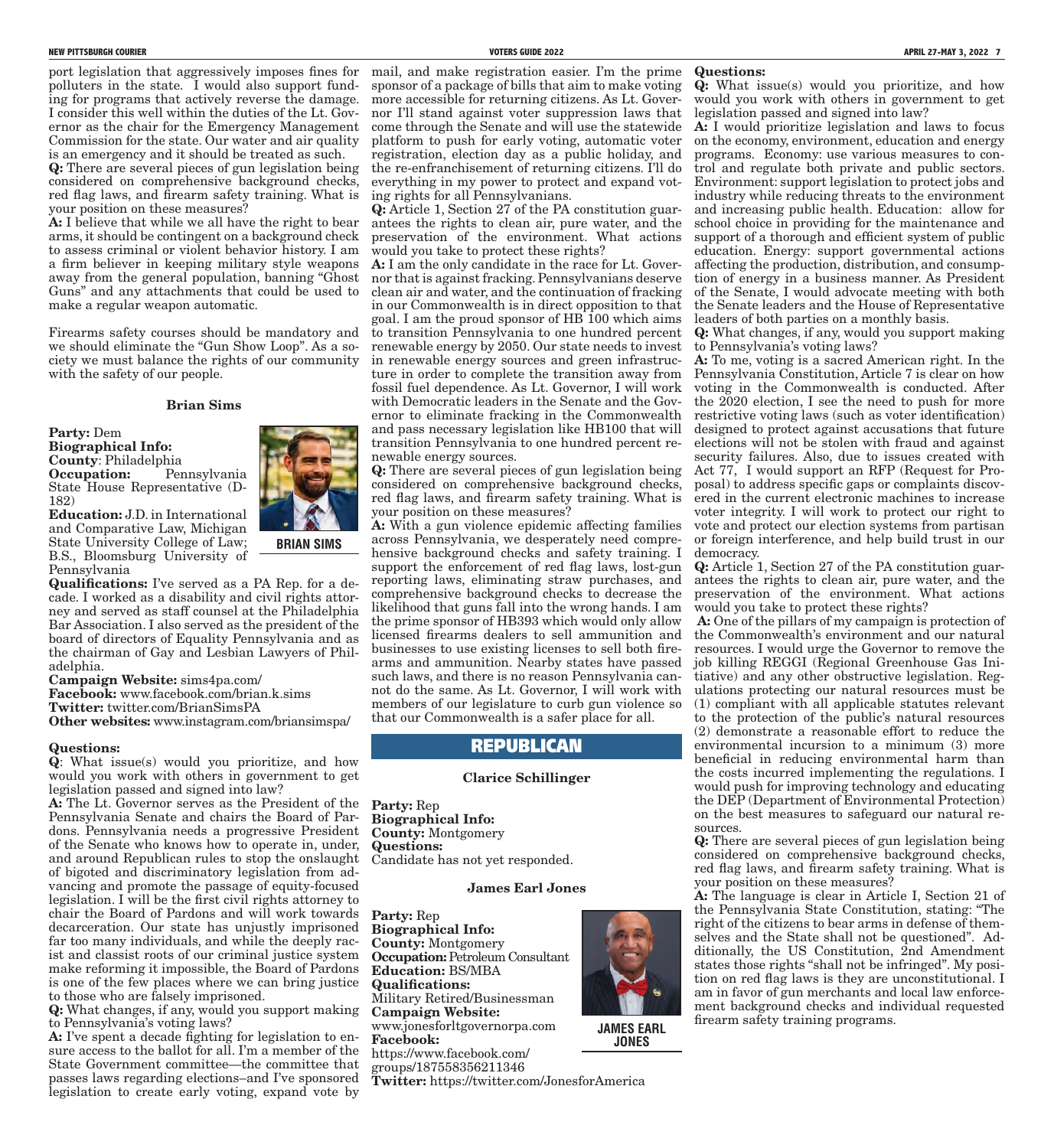#### Rick Saccone

Party: Rep Biographical Info: County: Allegheny Questions: Candidate has not yet responded.

#### John Brown

Party: Rep Biographical Info: County: Northampton Questions: Candidate has not yet responded.

#### Chris Frye

Party: Rep Biographical Info: County: Lawrence Occupation: Mayor (New Castle, PA)

Education: Bachelors from Gannon University in Social Work and Masters from University of Pittsburgh in Social Work with a concentration in Community Organizing and Social Administration

Qualifications: Current mayor (New Castle), responsible for day-to-day management of employees; chief executive, proposes & manages \$26M budget; 15 years of executive/management experience; serves on executive and legislative committees Municipal League; workforce development & juvenile probation experience.

Campaign Website: www.CitizensForChrisFrye.com Facebook: www.facebook.com/mayorchrisfrye Other websites: Instagram: mayorfrye4lt

#### Questions:

Q: What issue(s) would you prioritize, and how would you work with others in government to get legislation passed and signed into law?

 A: As lieutenant governor, my role would be to primarily work to advance the governor's agenda. However, it is my desire to work as a conduit between the governor's office and the more than 2,500 municipalities. I know, first hand, as mayor of a Pennsylvania municipality, that Harrisburg often disregards us. They never ask what we need. They pass unfunded mandates and leave us to fend for ourselves. I will support and push an agenda that take into consideration the effects legislation has on local communities. As mayor, I have an agenda, but that agenda is based in large part on input from the community. I take a bottoms up approach. Listen to the voters & community so they can help shape the agenda and have a stake  $\&$  say-so in their community.

Q: What changes, if any, would you support making to Pennsylvania's voting laws?

A: I support limiting mail in ballots. I support requiring ID to vote. I support auditing to be sure that we have integrity in our elections.

Q: Article 1, Section 27 of the PA constitution guarantees the rights to clean air, pure water, and the preservation of the environment. What actions would you take to protect these rights?

A: I believe in legislation that protects our environment; however, we must allow the private sector to tap into our natural resources, specifically our energy resources, to bring in new revenue sources and lower the tax burden on our taxpayers. I am not opposed to limited government oversight to insure that our environment is not destroyed, however, I do not believe a large government bureaucracy that regulates an industry into

Q: There are several pieces of gun legislation being considered on comprehensive background checks, red flag laws, and firearm safety training. What is your position on these measures?

 A: I support the second amendment and am myself a conceal carry permit holder. I believe that the government has no right to interfere with our right to bear arms. I am not opposed to limited laws that are truly intended to prevent guns from falling into the wrong **Party:** Rep hands. However, I would fight against legislation that makes it hard for good, law abiding citizens to purchase fire arms. We cannot allow the minority (criminals) to dictate our laws.

#### Jeff Coleman

Party: Rep

#### Biographical Info: County: Cumberland Occupation: Principal, Churchill

Strategies Education: BS, Liberty University

Qualifications: Small business owner, former borough councilman, former two-term state representative

Campaign Website: www.Colemanforpa.com

Facebook: www.facebook.com/ColemanforPA Twitter: twitter.com/colemanforpa

#### Questions:

**CHRIS FRYE**

Q: What issue(s) would you prioritize, and how would you work with others in government to get legislation passed and signed into law?

A: The centerpiece of my campaign has been the urgent need to restore civil discourse in our public dialogue. While the lieutenant governor's role in policy is limited to the priorities of the governor, I believe there is a need to expand the participation of parents in the education of their children, offer a renewed vision for struggling small towns, and create a path to work, community, and good citizenship for ex-offenders.

Q: What changes, if any, would you support making to Pennsylvania's voting laws?

A: Maintaining—and in too many cases, restoring public confidence in our electoral process is a challenge that can be addressed in a level-headed, bipartisan way free of rancor over past or looming elections. I am confident that with the right leadership Pennsylvania can do this without sacrificing our centuries-old tradition of welcoming the vote of every citizen.

Q: Article 1, Section 27 of the PA constitution guarantees the rights to clean air, pure water, and the preservation of the environment. What actions would you take to protect these rights?

A: As a son of rural Pennsylvania I am deeply aware of the beauty of our environment and the harm that has been done in the past exploiting natural resources. It is a core mission of government to properly balance the obligation to protect the environment with the need to ensure that farmers are not harmed and the economic life of small communities is not destroyed.

Q: There are several pieces of gun legislation being considered on comprehensive background checks, red flag laws, and firearm safety training. What is your position on these measures?

A: I support the provisions of the federal and state constitutions outlining the rights and responsibilities of gun ownership, which  $\bar{I}$  do not believe to be inconsistent with maintaining public safety. While the lieutenant governor has no vote on these or other policy issues—outside of breaking a tie on procedural votes—I am a strong advocate for promoting of safe, responsible use of firearms.



Party: Rep Biographical Info: County: Lebanon Questions: Candidate has not yet responded.

#### Carrie Lewis DelRosso

Biographical Info: County: Allegheny Occupation: Member of State House of Representatives Education: University of Pittsburgh Qualifications: Oakmont Council Member 2018-2020; State House Member 2021 Campaign Website: www.CarrieForPA.com Facebook: facebook.com/carrieforpa



**CARRIE LEWIS DELROSSO**

Twitter: twitter.com/carrieforpa

#### Questions:

Q: What issue(s) would you prioritize, and how would you work with others in government to get legislation passed and signed into law? A: Lower CNIT- Push for PA to more attractive state to manufacture and produce Provide a better return on investment with k-12 education Fully fund law enforcement Fully fund infrastructure Secure Elections Promote Ag Growth

Q: What changes, if any, would you support making to Pennsylvania's voting laws? A: Voter ID

Provide a more efficient system for early/absentee voting and deadlines

Voter Confidence -ballot security

Q: Article 1, Section 27 of the PA constitution guarantees the rights to clean air, pure water, and the preservation of the environment. What actions would you take to protect these rights?

A: Promote energy growth and independence in PA while always mindful of our environment.

Q: There are several pieces of gun legislation being considered on comprehensive background checks, red flag laws, and firearm safety training. What is your position on these measures?

A: Protect our 2nd Amendment; right to people to bear arms

#### Teddy Daniels

Party: Rep Biographical Info: County: Wayne Questions: Candidate has not yet responded.

### PENNSYLVANIA U.S. REPRESENTATIVE DISTRICT 12

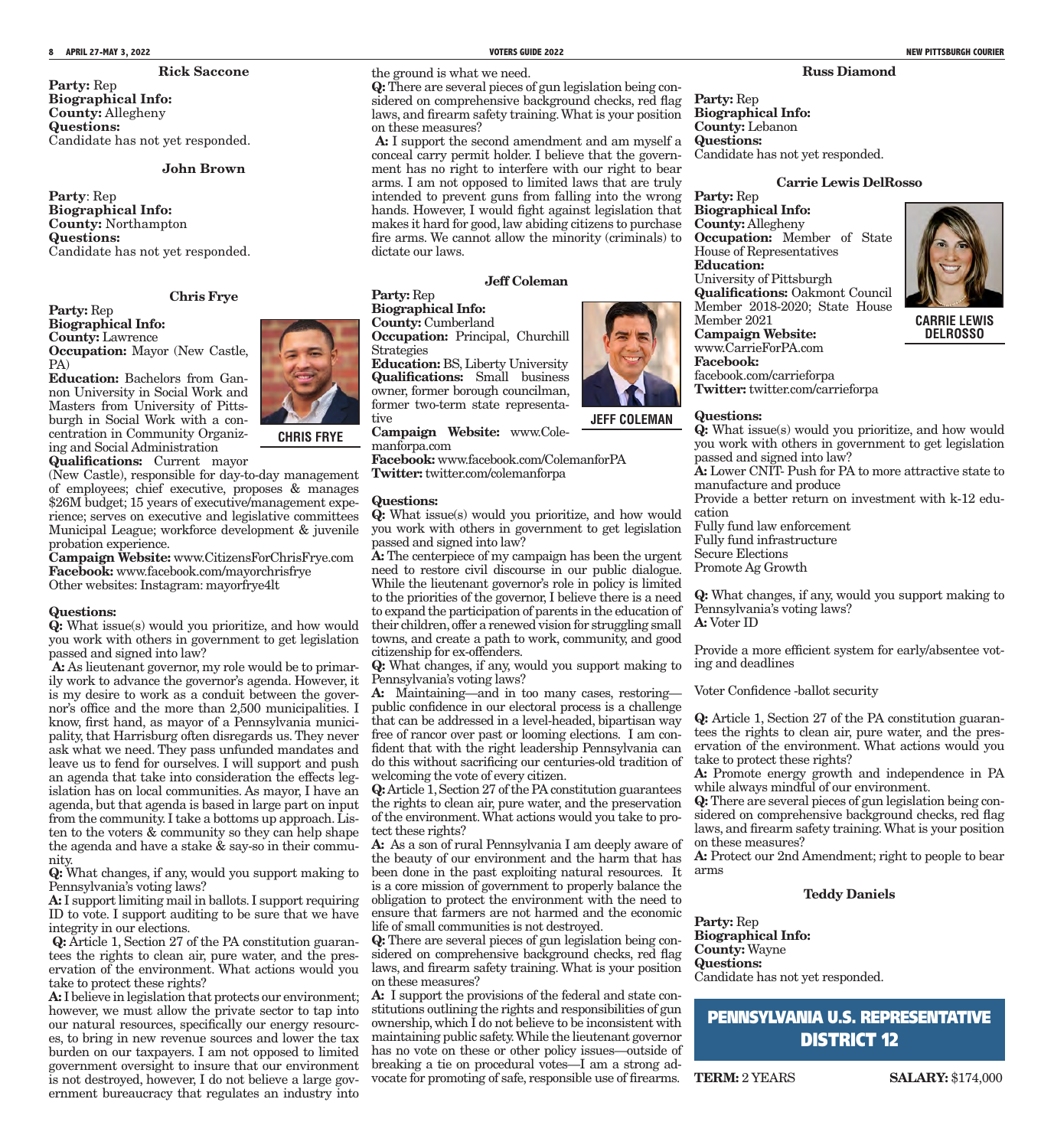#### **NEW PITTSBURGH COURIER VOTERS GUIDE 2022 APRIL 27-MAY 3, 2022 9**

Description: Description of office: The US Constitution requires that the House of Representatives be composed of Representatives from each state, elected in proportion to population. There are 435 members of the House of Representatives, with 17 Representatives allotted to Pennsylvania after the 2020 census. A US Representative must be at least 25 years old, have been a citizen of the United States for the past seven years, and be a resident of the state they seek to represent at the time of the election (though not necessarily the same district). The House of Representatives is responsible for introducing and voting on bills, resolutions and amendments, and for approving the budget. Representatives also serve on various policy committees. The House may send Articles of Impeachment of elected officials to the Senate and elects the President if there is a tie in the Electoral College.

### DEMOCRATIC

#### Jeff Woodard

Party: Dem Biographical Info: County: Allegheny Occupation: Executive Director Education: Masters Degree in Business Administartion; Masters Degree in Criminology (Point Park University; Bachelors Degree In Philosophy (Carlow University); Associates Degree in Criminal Justice (Westmoreland County



**JEFF WOODARD**

Community College); PA ACT 120 Police Academey; PA State Constables Academy

Qualifications: Executive Director of PA College Access Program; CEO of PA Expungements & Pardons, LLC; Served as Assistant to Former Lt. Governor; Elected State Constable; Elected Democratic Committeeman; Adjunct Professor at CCAC and Robert Morris University; Campaign Manager, Staff and Candidate of 29 Campaigns

Campaign Website: www.votejeffwoodard.com

#### Questions:

Q: What issue(s) would you prioritize, and how would you work with others in government to get legislation passed and signed into law?

A: I would work on Education; Inflation; Taxes; Voting Rights; Veterans Issues; LGBTQ+ Equality and Federal Legalization of Cannabis. I am willing to work with all members of Congress regardless of party to get legislation passed for the good of the constituents.

Q: What will you do in office to ensure all eligible voters have equal access to free and fair elections?

A: I will work with the Members of Congress and the President's Administration to pass legislation to ensure all eligible voters have access to free and fair elections. This includes online registration, early voting, and as many accessible locations possible.

Q: What measures, regulations, or acts, if any, would you support to mitigate climate change?

A: I support tax credits to energy efficient homes and building equipment and implementation of solar energy systems. I would also support electric and hybrid vehicles. I want strong clean energy. I believe in carbon emissions, carpooling and mass transit. We may have to look at mitigated climate change to save the environment and cure several illnesses.

Q: How do you view the role of the US in responding to challenges facing the international community?

A: I believe the United States play a major role in the international community dealing with the major issues of the world, but again we should have a voice at the table as we do in working with other countries. It should not be the responsibility of the United States to police the world.

#### Steve Irwin Party: Dem Biographical Info: County: Allegheny Occupation: Attorney Education: Georgetown University Law Center, J.D. (1983-1986)• Harvard University, A.B., cum laude, Government (1977-1981) Qualifications: Commissioner,

Southwestern Pennsylvania Commission \* Pennsylvania Securities Commissioner \* Pittsburgh Chair,

Anti-Defamation League • Chair, Civil Rights Commission's Pennsylvania Advisory Committee • President-Elect, North American Securities Administration Ass'n \* Chair, Pgh Parking Authority

Campaign Website: steveforpa.com Facebook: www.facebook.com/SteveIrwinPA Twitter: mobile.twitter.com/steveirwinpa

#### Questions:

Q: What issue(s) would you prioritize, and how would you work with others in government to get legislation passed and signed into law?

A: Everyone should have a fair shot at a decent life. To me, that means healthcare, infrastructure, education, economic opportunity, and protecting our environment. It means reinvesting in Southwestern Pennsylvania, building a green transition that brings new union jobs into the area, and ensuring that everyone has access to a livable wage and affordable housing and healthcare, even at a time when things are getting more expensive. When it comes to working with others, over the course of 30 years in public service I've found commonalities across all kinds of differences. I'm focused on building trust and working together to find doable things that I can accomplish in Washington which will make a real difference in people's lives.

Q: What will you do in office to ensure all eligible voters have equal access to free and fair elections?

A: American democracy is at a pivotal moment, and we need to work to protect it. We're not living up to our potential when we keep people from being able to cast their votes in free and fair elections, whether that's because the lines are too long, the requirements are too harsh, or because they're voting in a district that's not fairly drawn. In order to improve access to free and fair elections, I support the John Lewis Voting Rights Advancement Act, which would outlaw discriminatory practices that make it harder for people to vote and help ensure that all our votes count equally. Taking steps like this one can move us toward a truly democratic society and help protect the peaceful transfer of power.

Q: What measures, regulations, or acts, if any, would you support to mitigate climate change?

A: We're facing an existential threat from climate change, and we need to work together to transition to a green energy economy. Southwestern Pennsylvania should be a leader in that transition. We have long been essential to the nation's energy research and production, and moving to a green economy means continuing that legacy by creating new union jobs in sustainable energy production and working with local employers to support their transitions to cleaner fuels. We should do everything we can to achieve President Biden's goal of carbon neutrality no later than 2050, and we can do that in ways that help our region flourish.

Q: How do you view the role of the US in responding to challenges facing the international community?

A: The U.S. plays a unique role on the world stage and, at a moment when the world order could be shifting, we need to continue protecting democracy worldwide. That means maintaining our reciprocal relationships



#### William Parker

Party: Dem Biographical Info: County: Allegheny Questions: Candidate has not yet responded.

#### Summer Lee

#### Party: Dem Biographical Info: County: PA

**Occupation:** State Representative Education: Summer is a proud graduate of Woodland Hills High School, Penn State, and Howard University School of Law.

Qualifications: Summer is an organizer, attorney, advocate and two-term state representative for

PA's 34th HD, the first Black woman ever elected to the legislature from Western Pennsylvania, the founder/ chair of UNITE, a grassroots PAC that has helped elect progressives region-wide, up and down ballot. Campaign Website: www.summerforpa.com Facebook: www.facebook.com/SummerforPA

**SUMMER LEE**

Twitter: www.twitter.com/SummerforPA

#### Questions:

Q: What issue(s) would you prioritize, and how would you work with others in government to get legislation passed and signed into law?

A: In Congress, I'll bring upon the same values and track record I've been dedicated to as an organizer, advocate, and state legislator—bringing broad coalitions of folks together for environmental, racial, and economic justice, so we can win real victories for all working people. This means a just transition to a clean energy economy, tackling our climate crisis, taking on corporate polluters and ensuring clean air and water for all. It means supporting/strengthening unions, raising the minimum wages, passing paid family and sick leave, protecting workers' and their rights to organize with the PRO Act, passing Medicare for All, challenging mass incarceration and passing police accountability measures.

Q: What will you do in office to ensure all eligible voters have equal access to free and fair elections?

A: Not only must we end racist voter ID and suppression laws, restore the full power of the Voting Rights Act, and end gerrymandering, but we must go farther and provide every person in our country with the right to vote—from previously incarcerated people to immigrants, everyone deserves a voice in our democracy.

Congress should be making it easier to vote, not harder, that means automatic voter registration, nationwide early and mail voting, federal holidays for election days, and same day voter registration.

As long as corporations can funnel billions into elections, our democracy will continue to belong to the highest bidder—we must pass comprehensive campaign finance reform and end Citizens United.

Q: What measures, regulations, or acts, if any, would



**STEVE IRWIN**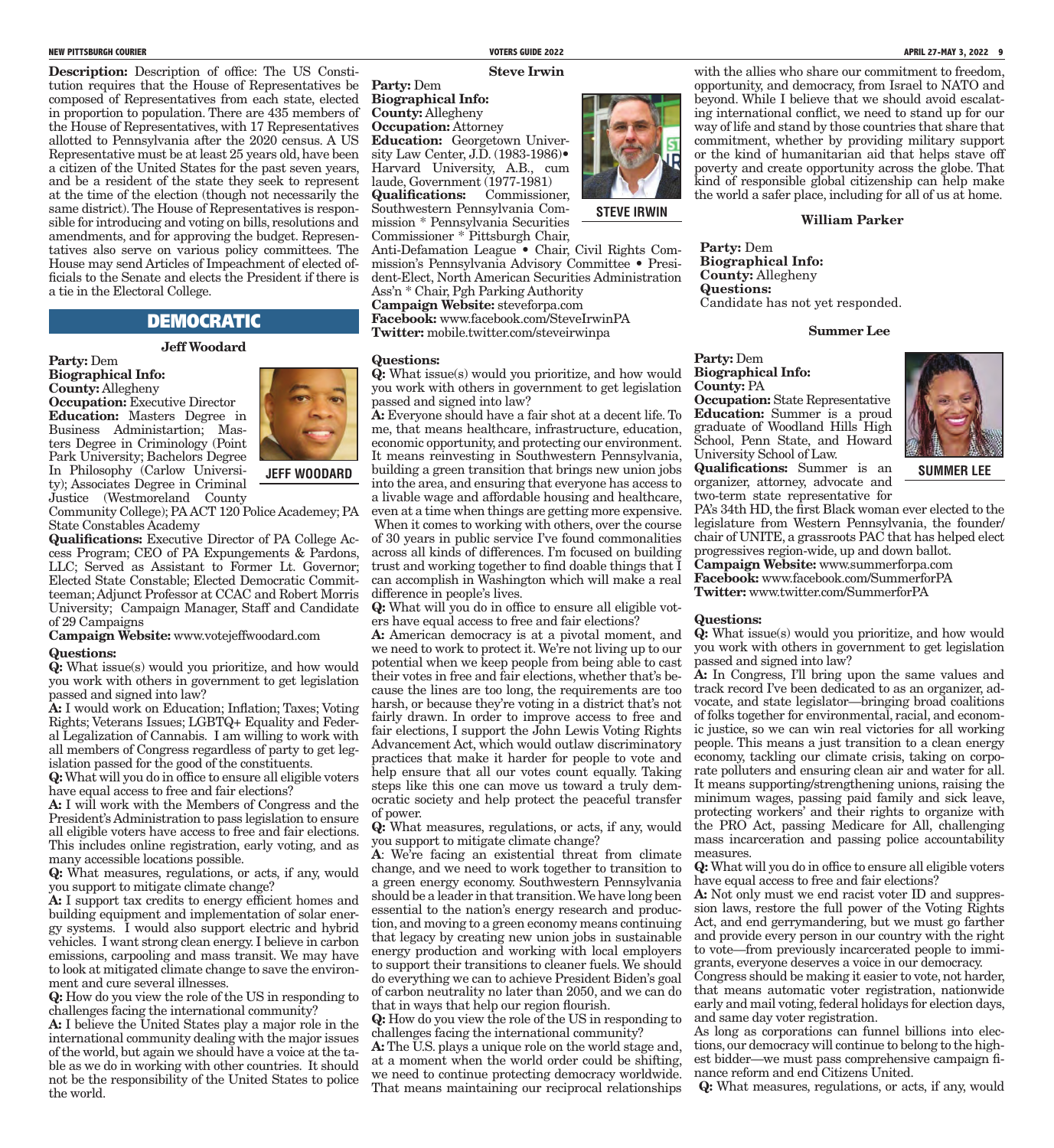#### **10 APRIL 27-MAY 3, 2022 VOTERS GUIDE 2022 NEW PITTSBURGH COURIER**

A: We must pass a Green New Deal through a just transition to a 100% clean and renewable energy economy, centered in good-paying union jobs, with strong protections for workers and frontline communities who've born the brunt of environmental racism. This includes ending fracking, which poses a disproportionate threat to communities like the Mon Valley community where I was born and raised, and which I represent today. We must hold corporate polluters accountable, invest in infrastructure to mitigate impacts from extreme weather events, landslides and erosion, fix aging and or lead pipes, and ensure clean water for all, to ensure a livable future for this and future generations.

challenges facing the international community?

A: I believe in a human rights and diplomacy centered approach to foreign policy. This means moving diplomatic solutions like the new version of the JHCPOA/ Iran Deal forward, and building a clean energy economy, away from Big Oil and the authoritarians who control the wells. Instead of giving the Pentagon billions for private weapons contractors and endless war, we must pass budgets that prioritize people (education, health care, infrastructure, housing and more). We must create a functional, humane, inclusive immigration policy, starting with comprehensive immigration reform and a pathway to citizenship, welcoming asylum-seekers and stopping brutal and discriminatory policies around detention, family separation, and deportation.

#### Jerry Dickinson

Party: Dem Biographical Info: County: Allegheny Occupation: Constitutional Law Professor

Education: BA from College of the Holy Cross, J.D. from Fordham Qualifications: Jerry is a constitutional law professor at the University of Pittsburgh, a human rights activist, a husband,

and a father. He has clerked for a federal judge, served in South Africa as a Fulbright Scholar, and founding the Housing Rights Project as an attorney. Campaign Website: jerrydickinson.com

Facebook: www.facebook.com/JerryDickinson-ForCongress

Twitter: twitter.com/JerrySDickinson

#### Questions:

Q: What issue(s) would you prioritize, and how would you work with others in government to get legislation passed and signed into law?

A: In Congress I will fight to pass Medicare For All, support common sense efforts that create jobs and rebuild our communities like the bipartisan infrastructure bill, and make sure Russia is held accountable for its invasion of Ukraine. I know I'm not going to agree on everything with every member of Congress, but throughout my life, whether it was in the foster home with 11 siblings, whether it was in the courtroom advocating for my clients, or whether it's when my students disagree in the classroom at Pitt—I've been able to effectively navigate disagreement and build consensus. I plan to do the same in Congress.

Q: What will you do in office to ensure all eligible voters have equal access to free and fair elections? A: Our democracy is facing an all out assault from the far right. I support the John Lewis Voting Right Act, which would restore protections for minority voters that were gutted from the Voting Rights Act by the Supreme Court in 2013. I also support the

Freedom to Vote Act, the Judiciary Act (2021), and Biographical Info: the Protecting Our Democracy Act. Since the Citizens United Supreme Court decision, dark money has flooded our political system. Republicans and Democrats alike have been beneficiaries of these lax campaign finance laws. It's time for this corruption to end. I support the For The People Act, to overturn Citizens United, adopt a small-dollar fundraising model for federal campaigns.

Q: What measures, regulations, or acts, if any, would you support to mitigate climate change?

Q: How do you view the role of the US in responding to the air quality is at that moment, and whether it's A: Every time I take a walk through Frick Park with my daughters to go to the playground, I wonder what safe to be outside for too long. In 2020, Pittsburgh had two months of "unbreathable air quality days". We shouldn't have to live like this. I support the goals and principles set out in the Green New Deal. I'm committed to making sure workers and unions have a seat at the table and ensuring a just transition when it comes to addressing climate change. That's why I also support a federal jobs guarantee, to ensure no one will lose their jobs as we transition to a green economy.

Q: How do you view the role of the US in responding to challenges facing the international community? A: The U.S. should continue down the road of diplomacy with our allies and enemies. Economic sanctions are imperative to minimizing the threat of war. We need to continue to provide humanitarian aid and a robust refugee program. I believe the U.S. should impose harsher sanctions on Russia for their invasion of Ukraine.

### **REPUBLICAN**

Mike Doyle

Party: Rep Biographical Info: County: Allegheny Questions: Candidate has not yet responded.

### PENNSYLVANIA U.S. REPRESENTATIVE DISTRICT 17

### **TERM:** 2 YEARS **SALARY:** \$174,000

Description: Description of office: The US Constitution requires that the House of Representatives be composed of Representatives from each state, elected in proportion to population. There are 435 members of the House of Representatives, with 17 Representatives allotted to Pennsylvania after the 2020 census. A US Representative must be at least 25 years old, have been a citizen of the United States for the past seven years, and be a resident of the state they seek to represent at the time of the election (though not necessarily the same district). The House of Representatives is responsible for introducing and voting on bills, resolutions and amendments, and for approving the budget. Representatives also serve on various policy committees. The House may send Articles of Impeachment of elected officials to the Senate and elects the President if there is a tie in the Electoral College.

### DEMOCRATIC

Chris Deluzio

Party: Dem

County: Allegheny Occupation: Lawyer Education: Bishop Canevin High School, U.S. Naval Academy, Georgetown Law Qualifications: Iraq War veteran, Voting rights attorney, union organizer

Campaign Website: www.chrisforpa.com Facebook:

www.facebook.com/ChrisforPA Twitter: twitter.com/ChrisForPA

#### Questions:

Q: What issue(s) would you prioritize, and how would you work with others in government to get legislation passed and signed into law?

A: My desire to serve in Congress is animated by a core principle that we should be fighting for our common good. We should be fighting for a vibrant economy that leaves no one behind, not a system that rewards corporations and the ultra wealthy. These are values that I will bring to Congress and guide my decisions serving the people of Pennsylvania's 17th Congressional District.

Q: What will you do in office to ensure all eligible voters have equal access to free and fair elections?

A: As a voting rights attorney, I deeply understand what is at stake; threats to our right to vote and our democracy are dire. In states under GOP control, Republicans are erecting hurdles to voting, locking in majorities through gerrymandered maps, and taking advantage of our post-Citizens United campaign finance landscape. I know these issues (elections, especially) well from my work at Pitt Cyber and the Brennan Center, and I would hope to continue much of the good work that's been done on bills like the Freedom to Vote Act and the John Lewis Voting Rights Advancement Act.

Q: What measures, regulations, or acts, if any, would you support to mitigate climate change?

A: I absolutely support federal investment to create and support new union energy jobs and believe that regions like mine -- which are energy-producing regions most likely to be impacted by the shift away from fossil fuels -- ought to benefit from federal resources to combat the climate crisis. That investment must also be buoyed by climate resilience investments from Washington. And we should be looking every single day for ways to create union jobs that improve our air and water quality: projects like capping abandoned wells and research into carbon and methane capture and hydrogen. And I'll work to make sure that nuclear energy remains a strong and viable part of our energy mix as the path to decarbonizing accelerates.

Q: How do you view the role of the US in responding to challenges facing the international community?

A: I saw firsthand the costs of a war that we never should have fought (Iraq), and committed myself to work hard to make sure we never again commit such a folly. I have seen far too many fellow veterans suffer with the pain of their service, and so I have worked to use my law degree to serve them: as a mentor in Allegheny County's veterans treatment court and through pro bono work with the Veterans Consortium. We must be judicious in sending Americans to fight and die abroad, and I will not support sending your children or mine into another 'Forever War' when there are other options available to protect American interests. We should support democracy and freedom abroad, provide American diplomatic leadership, and stand strong with allies.

**CHRIS DELUZIO**



**JERRY DICKINSON**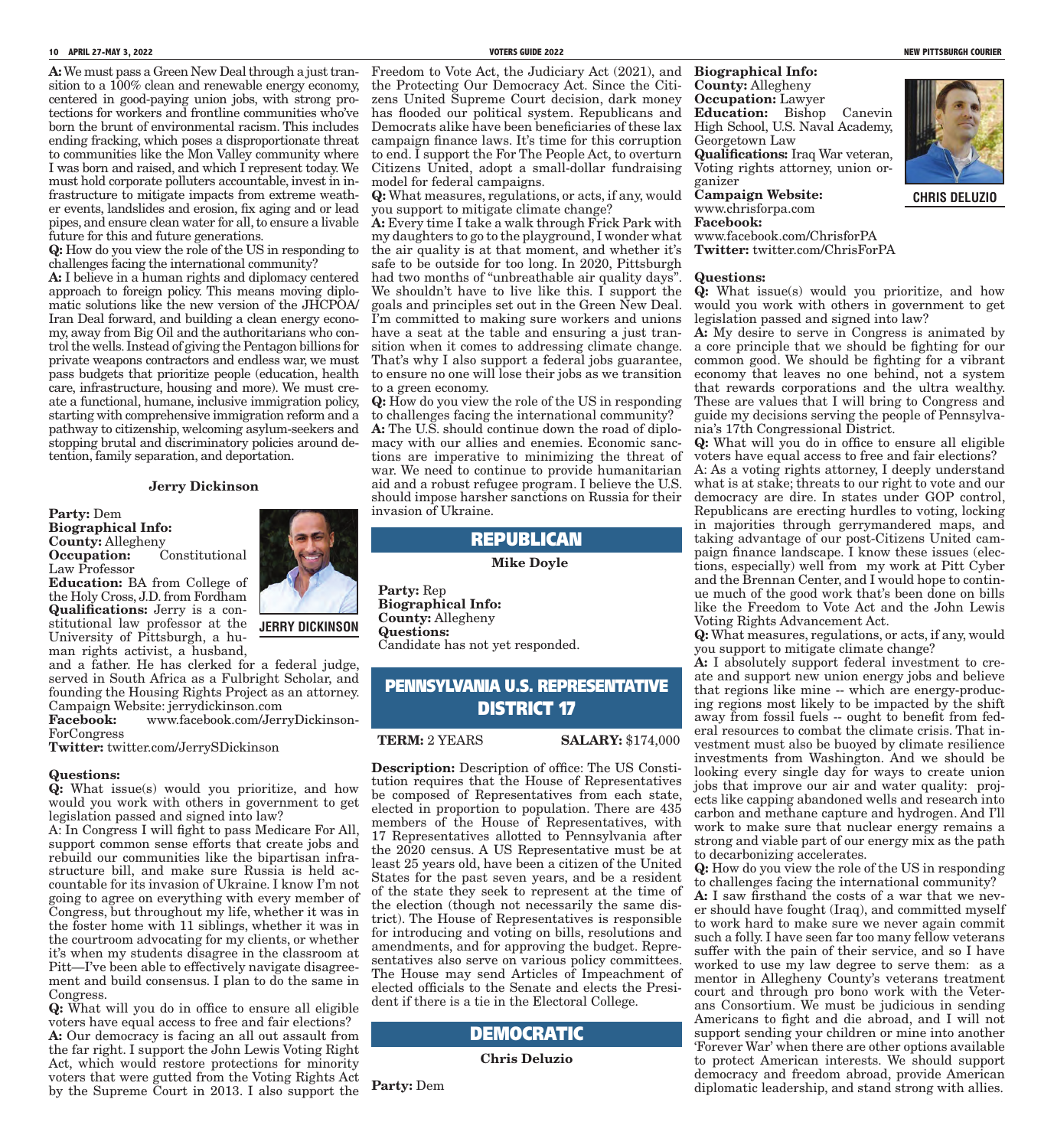#### Sean Meloy

Party: Dem Biographical Info: County: Allegheny Occupation: Community Advocate Education: Penn State University Qualifications: I've been working to organize our communities and make our government representative of the people it's meant to protect by helping elect LGT-BQ elected officials as Vice Pres-

ident at LGBTQ Victory Fund and worked to pass legislation on Capitol Hill advocating for transformational policy.

Campaign Website: www.seanmeloy.com

Facebook: www.facebook.com/SeanMeloyPA Twitter: twitter.com/MeloySM

Other websites: www.instagram.com/seanmeloyforcongress/

#### Questions:

Q: What issue(s) would you prioritize, and how would you work with others in government to get legislation passed and signed into law?

A: In Congress, I will prioritize issues that will impact working and middle class families in Western PA, fighting for relief for working families, creating good union jobs for the 21st century, and ensuring everyone is protected under the law. Extremism on both sides has hindered progress, but the far-right has said no to even common sense solutions like raising the minimum wage, creating jobs through solving climate change, and better pre-k and childcare opportunities for our children. If elected, I will put the people of Western PA first and never forget where I came from.

Q: What will you do in office to ensure all eligible voters have equal access to free and fair elections? A: Whether it is protecting mail-in ballots or resolutions at the PA State Democratic Committee or as a member representing PA at the DNC, I have been on the record calling for the elimination of the filibuster to pass the "For the People Act" and other comprehensive voting rights protections. As a member of Congress, I will work to pass the John Lewis Voting Rights Act which will prevent voter suppression. If you can't win elections, you should work to represent the needs of the people better but instead, conservatives are trying to change who is able to vote. It is despicable and must be stopped. Everyone who can legally vote should be able to vote by whatever method they prefer—and we should be encouraging convenience in doing this.

Q: What measures, regulations, or acts, if any, would you support to mitigate climate change?

A: Climate change is real and we are all feeling it, whether extremists want to admit it or not. It has long-term effects with large-scale impacts that will affect everyone and if not addressed will lead to severe and irreversible damage. Western Pennsylvania has a unique opportunity to be a leader in the green industries. We must work with unions, labor, working families, and members of elected office to build a plan that will take into consideration those most affected by climate and industry. We must pass President Joe Biden's Build Back Better legislation and the PRO Act to get anything done.

Q: How do you view the role of the US in responding to challenges facing the international community? A: I believe the US has a responsibility to lead the charge on the issues impacting Americans at home and abroad. As an international leader, the United States must protect democracy, particularly if the to challenges facing the international community? impacts of conflict can be detrimental to the safety  $\bf{A}$ : While Russia is wreaking havoc, China is still



**SEAN MELOY**

and freedom of innocent people. When I was growing up, the enemy of the United States was the enemy of both political parties because we shared a belief in democracy. That doesn't seem true anymore as the that our country has traditionally uniformly combatted. I believe as Americans, we must protect our Constitution and stand on the right side of history.

### **REPUBLICAN**

#### Jeremy Shaffer

Party: Rep Biographical Info: County: Allegheny Occupation: Software Engineer. Business Founder & Entrepreneur.

Education: Carnegie Mellon University (Ph.D. and Master's Degrees in Electrical and Computer Engineering National

Science and Defense Fellowship-U.S. Navy). Tulane University (Bachelors' De-

grees in Computer Science and Computer Engineering – Valedictorian of Engineering School). Qualifications: Former Ross Township Commis-

**JEREMY SHAFFER**

sioner and Board President Campaign Website: www.JeremyShaffer.com Facebook: www.facebook.com/shaffer4pa Twitter: twitter.com/JeremyShafferPA

#### Questions:

Q: What issue(s) would you prioritize, and how would you work with others in government to get legislation passed and signed into law?

A: The biggest issue we face is our out-of-control national debt, which surpassed \$30 trillion this year. This debt puts an unbelievable burden on our children and grandchildren. We must reign in spending and act now to get America's fiscal house in order before it's too late. Additionally, I will protect the sanctity of life, defend our 2nd Amendment right to bear arms, advance economic reforms, empower parents and local schools, and challenge the political establishment to work for you, the people. Washington is broken, and I will work hard to help fix it by working with anyone to get things done.

Q: What will you do in office to ensure all eligible voters have equal access to free and fair elections? A: The American people deserve to feel fully confident in the outcome of our elections. In Congress, I will stand against power grabs that would undermine election integrity and voting rights. Free and fair elections are at the core of any functional democracy.

Q: What measures, regulations, or acts, if any, would you support to mitigate climate change?

A: It's important to protect our environment, preserve green space, and allow everyone to breathe clean air. We have done much to make our Pittsburgh area cleaner and greener; however, there is still more to do. As a volunteer for the National Park Service and a longtime member of Western Pennsylvania Conservancy and Friends of the Riverfront, I have always been a strong advocate for clean air and clean water, and you can expect nothing less from me as your Congressman. I do believe we can have vibrant industry and a clean environment -it's not an either/or choice.

Q: How do you view the role of the US in responding

GOP becomes more extremist and embraces ideas need to stop taking a short-term view of China and the greatest foreign threat facing America. We need leaders willing to stand up to the Chinese Communist Party, end our dependence on China, and bring home the manufacturing of essential products. We develop a long-term strategy.

#### Jason Killmeyer

Party: Rep Biographical Info: County: Allegheny Questions: Candidate has not yet responded.

Kathy Coder

Party: Rep Biographical Info: County: Allegheny Occupation: Leadership Consultant

Education: MS Organizational Leadership, BS Business, BA Communications Qualifications: National and



**KATHY CODER**

International experience devel-

oping leaders in all sectors. 10 years of local government getting results. The only candidate with roots in every part of the district.

Campaign Website: coderforcongress.com Facebook: facebook.com/CoderforCongress Questions

Candidate has not yet responded.

### PENNSYLVANIA STATE SENATE DISTRICT 38

**TERM:** 4 years **SALARY:** \$95,432

**Description:** Description of office: The General Assembly is the legislative branch of government in Pennsylvania. It is composed of two houses: the Senate is the upper house, and the House of Representatives is the lower house. A majority vote in both houses is necessary to pass a law. The PA Senate consists of 50 members, representing one district each, with an equal number of constituents. Senators must be at least 25 years old, have been a citizen and a resident of the state four years and a resident of their respective districts one year before their election, and shall reside in their respective districts during their terms of service. The Senate develops budget packages, makes taxation decisions, allocates spending, and passes laws (including redistricting in collaboration with the House of Representatives). In addition, the Senate tries officials impeached by the House and authorizes executive appointments. Senators serve on various policy committees that may propose legislation. There are no term limits to this

### DEMOCRATIC

Lindsey Williams

Party: Dem Biographical Info: Occupation: Incumbent State Senator

County: Allegheny Education: Dickinson College, BA; Duquesne University, JD Campaign Website: lindseyfor-

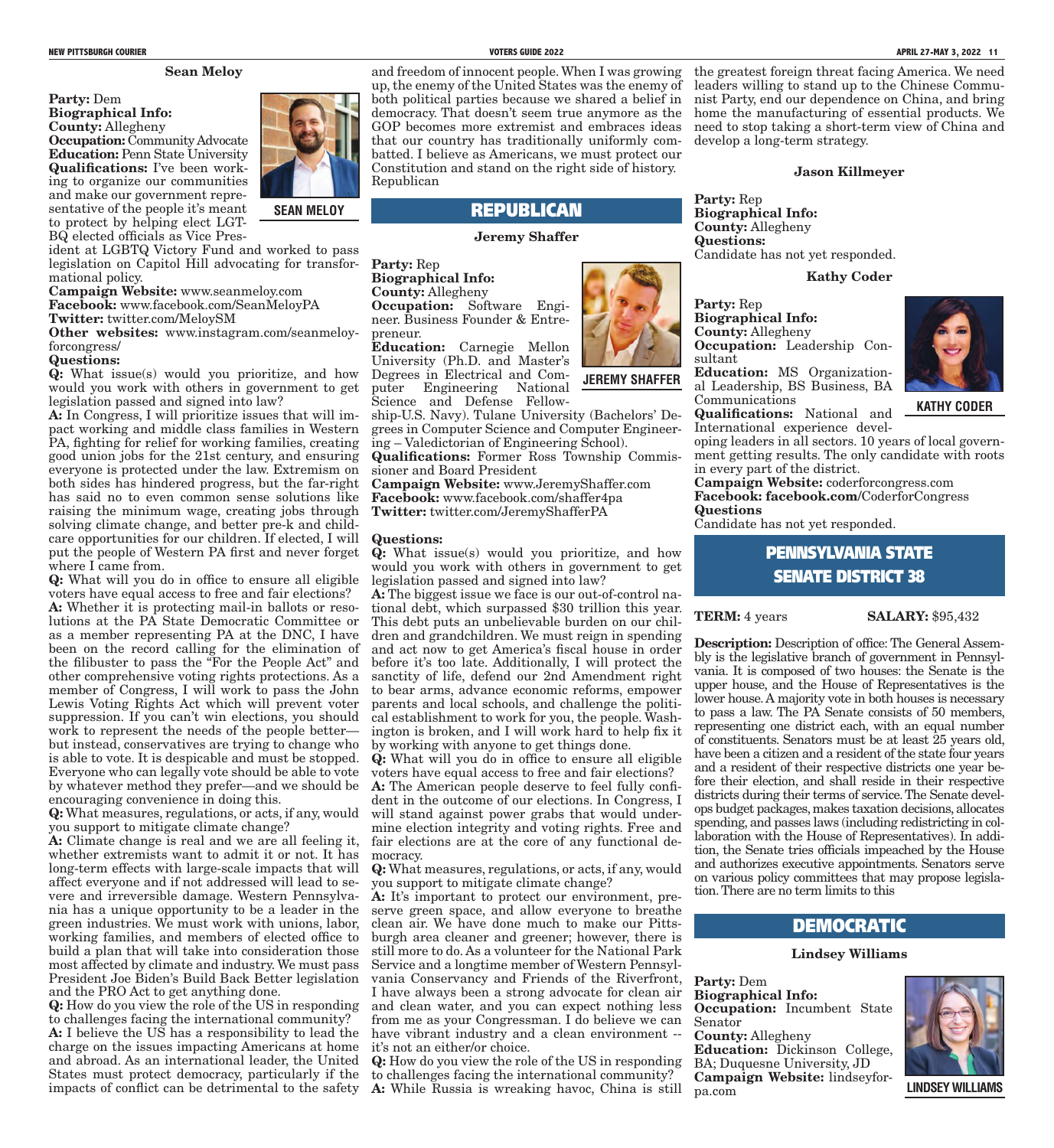Facebook: facebook.com/lindseyforpa Twitter: twitter.com/lindseyforpa

#### Questions:

Candidate has not yet responded

### **REPUBLICAN**

#### Lori Mizgorski

Party: Rep Biographical Info: County: Allegheny

#### Questions:

Candidate has not yet responded.

#### Jake Roberts

Party: Rep Biographical Info: Occupation: Attorney County: Allegheny Education: J.D., University of Pittsburgh School of Law Qualifications: Chief Public Defender - Clarion County, PA<br>Campaign Website: ww Campaign Website: www. jakerobertspa.com

Facebook: www.facebook.com/ **JAKE ROBERTS**

Twitter: twitter.com/J\_RobertsWVRoss

#### Questions:

JakeRobertsPA

Q: What issue(s) would you prioritize, and how would you work with others in government to get legislation passed and signed into law?

A: I would move to eliminate any Covid-19 vaccine mandates in PA by employers or schools.

I would ban any teaching/discussion/curriculum in PA schools about a person's sexual orientation or gender identity.

Expand gunowner rights by making PA a Constitutional Carry state (voted "NO" by Lori Mizgorski). Open up PA's pipelines to maximize oil and gas production AND exports; and move to pull back our gas tax, while making electric vehicle owners pay their fair share of taxes.

Take any teaching or discussion of anything associated with Critical Race Theory "CRT" out of PA's schools. Keep biological males out of women's sports and bathrooms. Pass legislation that severely restricts access to abortion in PA. Repeal Act 77 and mandate Voter ID

Q: What changes, if any, would you support making to Pennsylvania's voting laws?

A: Act 77 needs to go. We can not have secure and safe elections that Pennsylvanians trust for as long as we have no-excuse mail in voting and ballot drop boxes.

Instead, absentee ballot voting should be reserved for only the most unique situations, such as for service members who are overseas, but most all other Pennsylvanians need to vote in person AND show valid photo ID to cast a vote.

We also need to make sure that the votes that are cast are being tabulated and documented correctly. I support a full and detailed forensic audit of the 2020 General Election, and a deep investigation into the Dominion voting machines. If deemed necessary, I would support a return to complete paper ballots without electronic voting.

Q: Article 1, Section 27 of the PA constitution guarantees the rights to clean air, pure water, and the preservation of the environment. What actions would you take to protect these rights?

A: Corporations and individuals cannot be permitted to pollute our water systems and air without punishment.

However, I do believe that the "climate change" lobby has grossly exaggerated the risks associated with greenhouse gases and burning of fossil fuels, all while overselling the benefits and practicality of so-called "green energy."

Ultimately, it is our oil and gas resources in PA that provide the greatest opportunities to prosper economically as a state, and we must capitalize on those resources, or run the risk of a dire economic future.

considered on comprehensive background checks, red flag laws, and firearm safety training. What is your position on these measures?

A: The 2nd Amendment guarantees every US citizen's right to protect themselves against a tyrannical, authoritarian government. To allow the government to create countless hurdles and red tape tutional rights is a violation of one of our nation's most sacred fundamental principles.

I am strongly opposed to expanding background checks, implementing red flag laws, or mandating firearm trainings. Instead, I would expand gunowner rights by making PA a Constitutional Carry state, free from unnecessary licensing requirements.

### PENNSYLVANIA STATE SENATE DISTRICT 42

#### **TERM:** 4 years **SALARY:** \$95,432

Description: Description of office: The General Assembly is the legislative branch of government in Pennsylvania. It is composed of two houses: the Senate is the upper house, and the House of Representatives is the lower house. A majority vote in both houses is necessary to pass a law. The PA Senate consists of 50 members, representing one district each, with an equal number of constituents. Senators must be at least 25 years old, have been a citizen and a resident of the state four years and a resident of their respective districts one year before their election, and shall reside in their respective districts during their terms of service. The Senate develops budget packages, makes taxation decisions, allocates spending, and passes laws (including redistricting in collaboration with the House of Representatives). In addition, the Senate tries officials impeached by the House and authorizes executive appointments. Senators serve on various policy committees that may propose legislation. There are no term limits to this office.

#### DEMOCRATIC

#### Wayne D. Fontana

Party: Dem Biographical Info: Occupation: Realtor County: Allegheny Education: Associate Degree in Business from Community College of Allegheny County Qualifications: State Senator, 2005-present; Senate Democratic Caucus Leadership, 2011-pres-

ent, Allegheny County Council, 2000-2005; Council Vice-President, 2004-2005; PHEAA Board Member, 2008-present; PHEAA Vice-Chairman, 2011-present; Sports & Exhibition Authority of Pittsburgh & Allegheny County, 2006-present;

Campaign Website: votefontana.com

#### Questions:

Q: What issue(s) would you prioritize, and how would you work with others in government to get legislation passed and signed into law?

Q: There are several pieces of gun legislation being is enacting extreme risk protection order legislation before allowing a person to exercise his/her consti-FirePA to put pressure on legislative leaders to allow A: Gun violence continues to plague our communities. One solution that has worked in other states like my Senate Bill 134. ERPOs authorize a procedure for loved ones and/or law enforcement to protect persons who are a threat to themselves or to others by temporarily removing their access to firearms. The public is on our side on this issue. "Red flag" laws enjoy broad support across the ideological spectrum. I will continue to work with advocates like Ceasea vote on my SB 134.

Q: What changes, if any, would you support making to Pennsylvania's voting laws?

A: I have been a long-time advocate for mail-in ballots. My SB 128 would conduct our elections by mail. Eight other states conduct their elections primarily by mail, including Colorado that has been voting by mail for over 20 years. Voting by mail is safe, secure, convenient, cost efficient for counties, and popular across party lines.

I would change is to give counties the ability to pre-canvass ballots they've received prior to Election Day. Because county election offices cannot begin counting mail-in ballots until the polls have closed, this often leads to the final tally being delayed several days. PA is the outlier nationally in this respect. My Senate Bill 128 would give counties the ability to pre-canvass 7 days prior to Election Day.

Q: Article 1, Section 27 of the PA constitution guarantees the rights to clean air, pure water, and the preservation of the environment. What actions would you take to protect these rights?

A: Smart investment in electric vehicle infrastructure by the commonwealth will fuel consumers' transition from internal combustion engines--about 40% of our greenhouse gas emission. It is also important that Pennsylvania ensures that our public transportation systems are adequately funded, as buses and commuter rail removes millions of trips in low-occupancy vehicles from our roads.

And as chairman of the Sports and Exhibition Authority, I was pleased to advocate for solar panels to be installed at Heinz Field in Pittsburgh and for PPG Paints Arena to be the first facility in the league to be certified LEED Gold.

Q: There are several pieces of gun legislation being considered on comprehensive background checks, red flag laws, and firearm safety training. What is your position on these measures?

A: We must take action to combat the gun violence in our communities. No other country suffers from gun violence as much as we do.

As I stated earlier, my SB 134 is the Extreme Risk Protection Order Act. This would put a process into place for family members or law enforcement to petition a court to temporarily remove firearms from an individual who is threatening to harm themselves or others. ERPO is modeled after Domestic Violence and Sexual Assault Protection Orders and provides for due process and standards for evidence. This concept enjoys support across the political spectrum and **WAYNE D. FONTANA** among gun owners and suicide prevention advocates.

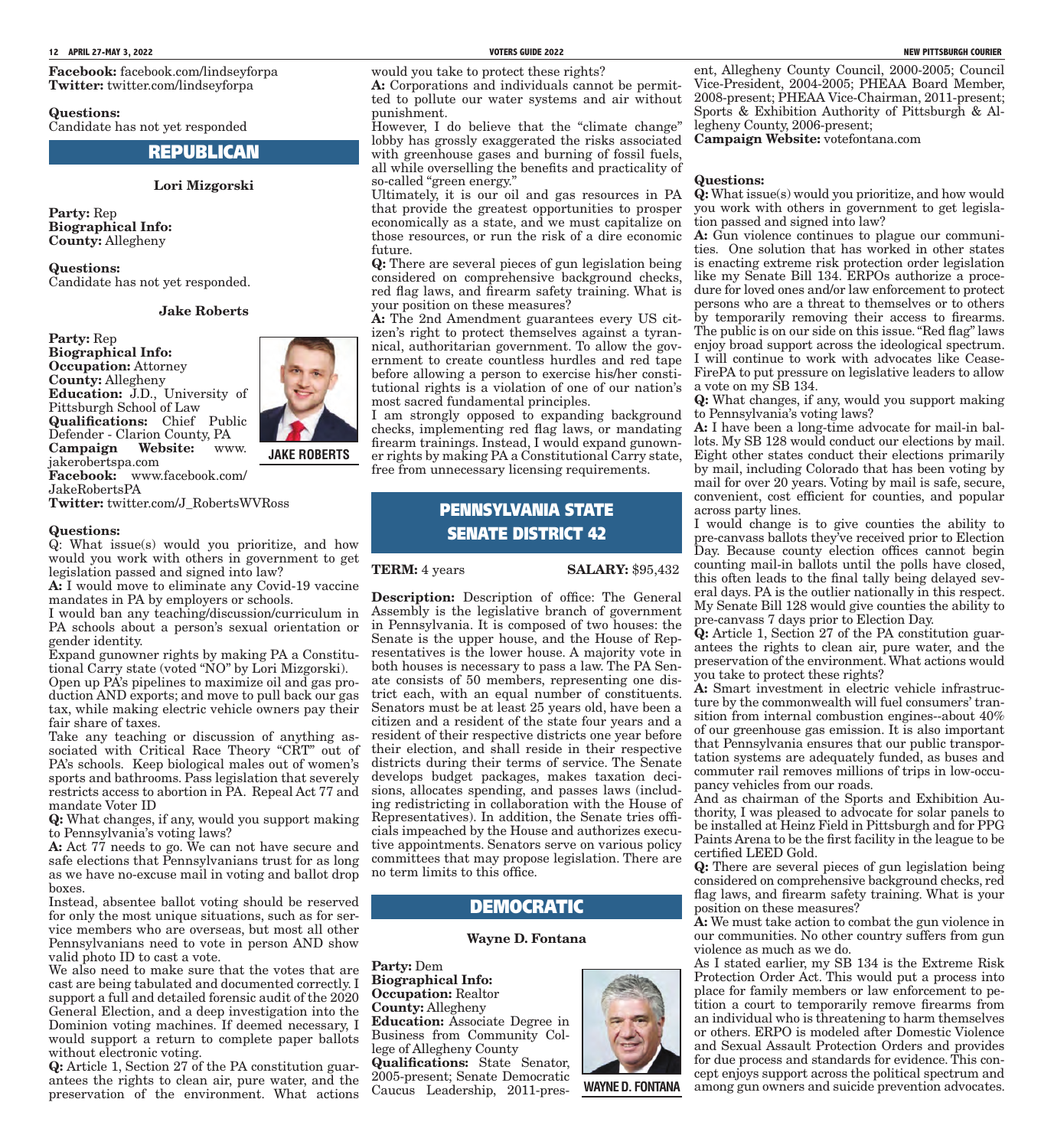### PENNSYLVANIA REPRESENTATIVE **DISTRICT 19**

**TERM:** 2 years **SALARY:** \$95,432

Description: Description of office: The General Assembly is the legislative branch of government in Pennsylvania. It is composed of two houses: the Senate is the upper house, and the House of Representatives is the lower house. A majority vote in both houses is necessary to pass a law. The PA House of Representatives consists of 203 members representing one district each, with an equal number of constituents. Representatives must be at least 21 years old, have been a citizen and a resident of the state four years and a resident of their respective districts one year before their election, and shall reside in their respective districts during their terms of service. The House develops budget packages, makes taxation decisions, allocates spending, and passes laws (including redistricting in collaboration with the Senate). The House also has the exclusive authority to impeach public officials. Representatives also serve on various policy committees that may propose legislation.

### DEMOCRATIC

Glenn G. Grayson

Party: Dem Biographical Info: County: Allegheny

Questions: Candidate has not yet responded

#### Aerion Andrew Abney

Party: Dem Biographical Info: County: Allegheny Occupation: Voting Rights/Social Work<br>**Education:** Masters Social Work - University of Pittsburgh Campaign Website: voteaerionabney.com/ Facebook: www.facebook.com/ AerionAndrewAbney/ Twitter: twitter.com/TripleA2

#### Questions:

Q: What issue(s) would you prioritize, and how would you work with others in government to get legislation passed and signed into law?

A: Anti displacement strategies that are part of our planning, programming, and policies. Working with PHFA and City Housing Authority to provide resources to increase affordable housing in the district.

Quality education that isn't determined by a students' zip code. Simplifying the funding formula and provide a more equitable funding distribution model for our schools.

Creating more access to quality job opportunities A: Candidate has not yet responded that pay a living wage.

Q: What changes, if any, would you support making to Pennsylvania's voting laws?

A: I would push for automatic voter registration, same day registration, increased pay for poll workers, pre-canvassing and more.

While the State makes laws about our election process, elections are run at the County level. However, the State doesn't provide adequate funding to Counties to consistently do things like early voting sites or to purchase drop boxes or to pay for mail ballot postage.

We need to provide Counties with the resources needed to expand access to the ballot for our electorate.

Q: Article 1, Section 27 of the PA constitution guarantees the rights to clean air, pure water, and the preservation of the environment. What actions **Twitter:** twitter.com/emily4pa20 would you take to protect these rights?

A: I would vote to increase funding to the Department of Environmental Protection which has been underfunded for years. They have an important role to play in regulating and penalizing bad actors that abuse our environment.

Additionally, I would push to improve our issue with storm water runoff. This not only leads to major flooding in the region but it also overwhelms our sewer systems causing rain water and waste to mix and get pushed into our rivers.

Q: There are several pieces of gun legislation being considered on comprehensive background checks, red flag laws, and firearm safety training. What is your position on these measures?

A: I support any measure that seeks to keep firearms out of the hands of people who want to cause others harm. Additionally, I support gun buy back programs and safety trainings.

### PENNSYLVANIA REPRESENTATIVE DISTRICT 20

Description: Description of office: The General Assembly is the legislative branch of government in Pennsylvania. It is composed of two houses: the Senate is the upper house, and the House of Representatives is the lower house. A majority vote in both houses is necessary to pass a law. The PA House of Representatives consists of 203 members representing one district each, with an equal number of constituents. Representatives must be at least 21 years old, have been a citizen and a resident of the state four years and a resident of their respective districts one year before their election, and shall reside in their respective districts during their terms of service. The House develops budget packages, makes taxation decisions, allocates spending, and passes laws (including redistricting in collaboration with the Senate). The House also has the exclusive authority to impeach public officials. Representatives also serve on various policy committees that may propose legislation.

### DEMOCRATIC

#### Nick Mastros

Party: Dem Biographical Info: County: Allegheny

#### Questions:

Q: What issue(s) would you prioritize, and how would you work with others in government to get legislation passed and signed into law?

#### Emily Kinkead

Party: Dem Biographical Info: County: Allegheny

Occupation: State Legislator / Attorney

Education: Bloomsburg University of PA; Bloomsburg, PA; B.A. Political Science, B.S. Biology | University of Pittsburgh School of Law; Pittsburgh, PA; Juris Doctor Campaign Website: emily4pa20.

com<br>Facebook:

Facebook: facebook.com/emily-4pa20

#### Questions:

Q: What issue(s) would you prioritize, and how would you work with others in government to get legislation passed and signed into law?

A: My priorities are and will continue to be criminal justice reform, ending gun violence, and growing the economy. I supported community bail funds when the GOP tried to eviscerate them. This is both a racial justice and income inequality issue. I have pushed back against permitless concealed carry and preemption of local common sense gun laws. I have brought back more than \$16 million to my district and I will continue work toward passing legislation that addresses these issues. I have developed a bipartisan reputation as someone who is thoughtful, a competent legislator, and works hard. I will continue to push my bill HB 1054, which would establish an insurance and low-cost grants program for homeowners who have been impacted by landslides.

Q: What changes, if any, would you support making to Pennsylvania's voting laws?

A: I am a co-sponsor of the K Leroy Irvis Voting Rights Protection Act. Beyond that, I have been raising the alarm about the numerous attacks on our democracy for the year that I have been in office. See my full remarks about the Republican attacks on our democracy from my December 2021 press conference here: https:// www.youtube.com/watch?v=c7yEAGPTFfA I will continue this fight for as long as it takes, on as many fronts as it takes, to ensure that we have free and fair access to our elections by every qualified voter.

Q: Article 1, Section 27 of the PA constitution guarantees the rights to clean air, pure water, and the preservation of the environment. What actions would you take to protect these rights?

A: I voted twice to protect Governor Wolf's right to enter Pennsylvania into the Regional Greenhouse Gas Initiative (RGGI). I have worked to secure funding to replace lead water service lines across my district and will continue to do so. I have also worked with local advocacy groups to address air quality issues in Allegheny County. I will also advocate for finally fully funding the Department of Environmental Protection so that it can finally have adequate staff to protect our natural resources and hold polluters accountable. I will also advocate for harsher penalties so that fines for polluting can no longer be considered the cost of doing business. Q: There are several pieces of gun legislation being considered on comprehensive background checks, red flag laws, and firearm safety training. What is your position on these measures?

A: I support those measures. The major uptick in gun violence we have seen since the beginning of the pandemic speaks to the incredible economic uncertainty faced by many people and the lack of investment that many kids are getting in their education. I have spent my time in office educating constituents about the programs available to support those affected by gun violence, including securing considerable grant dollars to support and expand these programs. I will continue to put this issue at the forefront of my work in the legislature.



**AERION ANDREW ABNEY**

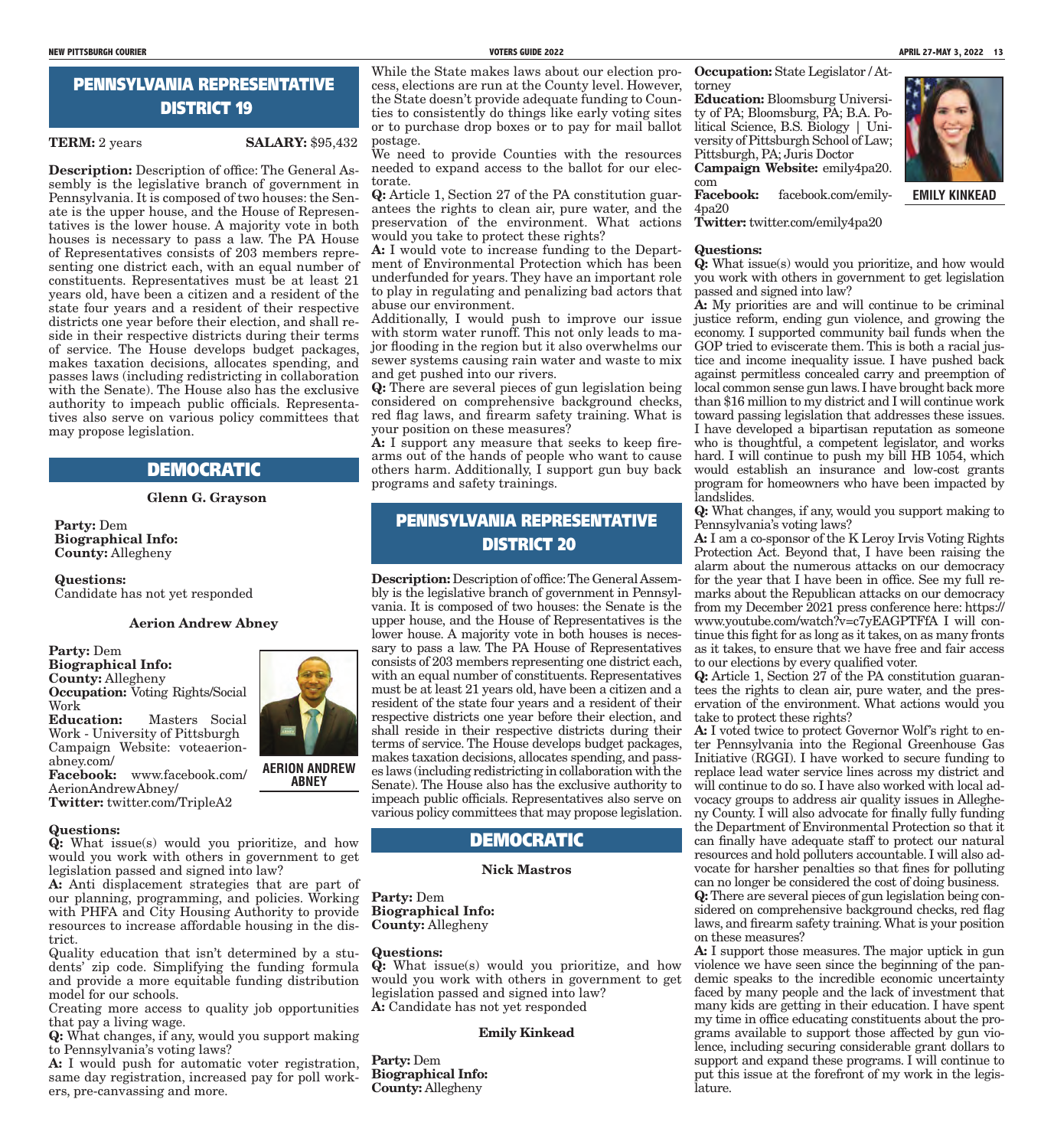### PENNSYLVANIA STATE REPRESENTATIVE DISTRICT 21

#### **TERM:** 2 years **SALARY:** \$90,300

Description: Description of office: The General Assembly is the legislative branch of government in Pennsylvania. It is composed of two houses: the Senate is the upper house, and the House of Representatives is the lower house. A majority vote in both houses is necessary to pass a law. The PA House of Representatives consists of 203 members representing one district each, with an equal number of constituents. Representatives must be at least 21 years old, have been a citizen and a resident of the state four years and a resident of their respective districts one year before their election, and shall reside in their respective districts during their terms of service. The House develops budget packages, makes taxation decisions, allocates spending, and passes laws (including redistricting in collaboration with the Senate). The House also has the exclusive authority to impeach public officials. Representatives also serve on various policy committees that may propose legislation.

### DEMOCRATIC

#### Sara Innamorato

Party: Dem Biographical Info: County: Allegheny Occupation: State Legislator Education: University of Pittsburgh, 2008 Bachelor of Science in Business Administration Qualifications: I've been a proud Lawrenceville resident for thirteen years, and actively work to coordinate with local commu-



nity organizations on social services and affordable housing solutions. I devoted my career to nonprofit work in community development, job creation, and environmental justice.

Campaign Website: saraforpa.com Facebook: www.facebook.com/SaraForPA Twitter: www.facebook.com/SaraForPA Other websites: www.instagram.com/innamo/

#### Questions:

Q: What issue(s) would you prioritize, and how would you work with others in government to get legislation passed and signed into law?

A: I stand with our neighbors in fighting for affordable housing, worker's rights, guaranteeing access to affordable healthcare and reproductive rights, clean air and water, raising the minimum wage, and making smart investments in our infrastructure.

Given the current composition of the statehouse, pushing transformational legislation that is needed to achieve a Pennsylvania for us all is highly unlikely. Still, I work with impacted community members, policy experts, and my colleagues to proactively draft legislation that residents can organize around. The only way to work toward these agenda items is to stand firm and work to build grassroots movements to include the government toward these goals.

Q: What changes, if any, would you support making to Pennsylvania's voting laws?

A: In 2019, I introduced a bill that would raise the number of residents registered to vote in Pennsylvania. The You're Registered bill enables automatic

voter registration when qualified citizens interact with state services. Additionally, I have supported and co-sponsored a package of bills that would boost statewide voter turnout and voter protections. Bills promoting voting rights and transparency are key to making it easier and safer for citizens to exercise their right to vote. I strongly believe in same-day registration for citizens and making no-excuse absentee voting a permanent part of the process.

Q: Article 1, Section 27 of the PA constitution guarantees the rights to clean air, pure water, and the preservation of the environment. What actions would you take to protect these rights?

A: We need to fully fund the Department of Environmental Protection's operations and maintain oversight to ensure that funding is going toward investigations, testing, and enforcement. We need to raise fines for violating clean air and clean water regulations. The current fines are not much of a hindrance for the largest polluters. We need to require fracking companies to disclose the chemicals they use in fracking fluids and vigorously prosecute companies who dump wastewater into our waterways.

Q: There are several pieces of gun legislation being considered on comprehensive background checks, red flag laws, and firearm safety training. What is your position on these measures?

A: I support strengthening background checks, closing existing loopholes, and also reinstating laws that promote responsible gun ownership. I would work to reinstate laws intended to target irresponsible gun owners and straw purchases by holding gun owners accountable for failing to report missing or stolen firearms that are later used in a crime. I would support closing the gaps in Pennsylvania that enable domestic abusers to access guns and support laws that would allow friends or family members to petition for extreme risk protective orders.

### Frank Perman

Party: Rep Biographical Info: County: Allegheny

Questions: Candidate has not yet responded.

### PENNSYLVANIA STATE REPRESENTATIVE DISTRICT 23

**TERM:** 2 years **SALARY:** \$90,300

# DEMOCRATIC

#### Dan Frankel

Party: Dem Biographical Info: County: Allegheny Occupation: Legislator Education: The Pennington School (1974), Kenyon College (1978), and Harvard University's Kennedy School of Government's Senior Executives in State and Local Government program (2000) Qualifications: Representative of

Pennsylvania's 23rd Legislative District for 23 years, Democratic Chair of the House Health Committee, and



Co-Chair of PA SAFE Caucus and LGBTQ+ Equality Caucus.

Campaign Website: electdanfrankel.com

#### Questions:

Q: What issue(s) would you prioritize, and how would you work with others in government to get legislation passed and signed into law?

A: Equality, the environment, firearm policy reform, government reform, and reproductive rights will be my priorities in my next term. I have been fighting for these progressive values for two decades and have worked to build coalitions of lawmakers to advocate with me. For example, I founded the Women's Health Caucus and the LGBTQ+ Equality Caucus. These caucuses have become passionate groups of leaders fighting for policies there were often disregarded just 20 years ago.

Q: What changes, if any, would you support making to Pennsylvania's voting laws?

A: Everyone should be able to vote easily, whether they have a disability, are incarcerated, have an unstable address, or have an inflexible work schedule. Therefore, I support expanding access to ballot drop boxes, sameday registration, and guaranteeing the ability to vote early.

In addition, updating Pennsylvania's voting laws shouldn't stop at improving voting access. It's time we let our election officials canvass mail-in and absentee ballots before Election Day, allowing for a faster and more accurate ballot count.

Q: Article 1, Section 27 of the PA constitution guarantees the rights to clean air, pure water, and the preservation of the environment. What actions would you take to protect these rights?

A: Relying on oil, coal, and natural gas for Pennsylvania's energy needs is an unsustainable path for our people and planet. The role of the General Assembly should be to invest in green energy solutions while we effectively tax and regulate polluters. I always have and always will oppose giveaways and incentives that exclusively benefit the fossil fuel industry and will continue to work to close the Methane Loophole, which allows too many fracking wells to go unregulated in Pennsylvania. Lastly, I will continue to lead the fight in the PA House against the medical "gag rule" that prevents doctors from speaking with their patients about the chemicals in fracking and its potential impact on their health. Q: There are several pieces of gun legislation being considered on comprehensive background checks, red flag laws, and firearm safety training. What is your position on these measures?

A: As co-chair of the PA Safe Caucus, I have fought for two decades to pass common-sense gun regulations. I support legislation for comprehensive background checks, red flag laws, and mandatory firearm safety training for gun owners. Any rational person can see that deadly weapons should be regulated at least as much as, say, swimming pools or lawnmowers.

In the face of the Republican-led legislature's refusal to take up meaningful reform measures, I introduced two bills to allow municipal and county governments to create local laws that reflect residents' desire to have reasonable limits on gun use and ownership. I also drafted legislation to require prospective gun purchasers to obtain liability insurance first.



**DAN FRANKEL**

**Term:** 2 years **Salary:** \$90,300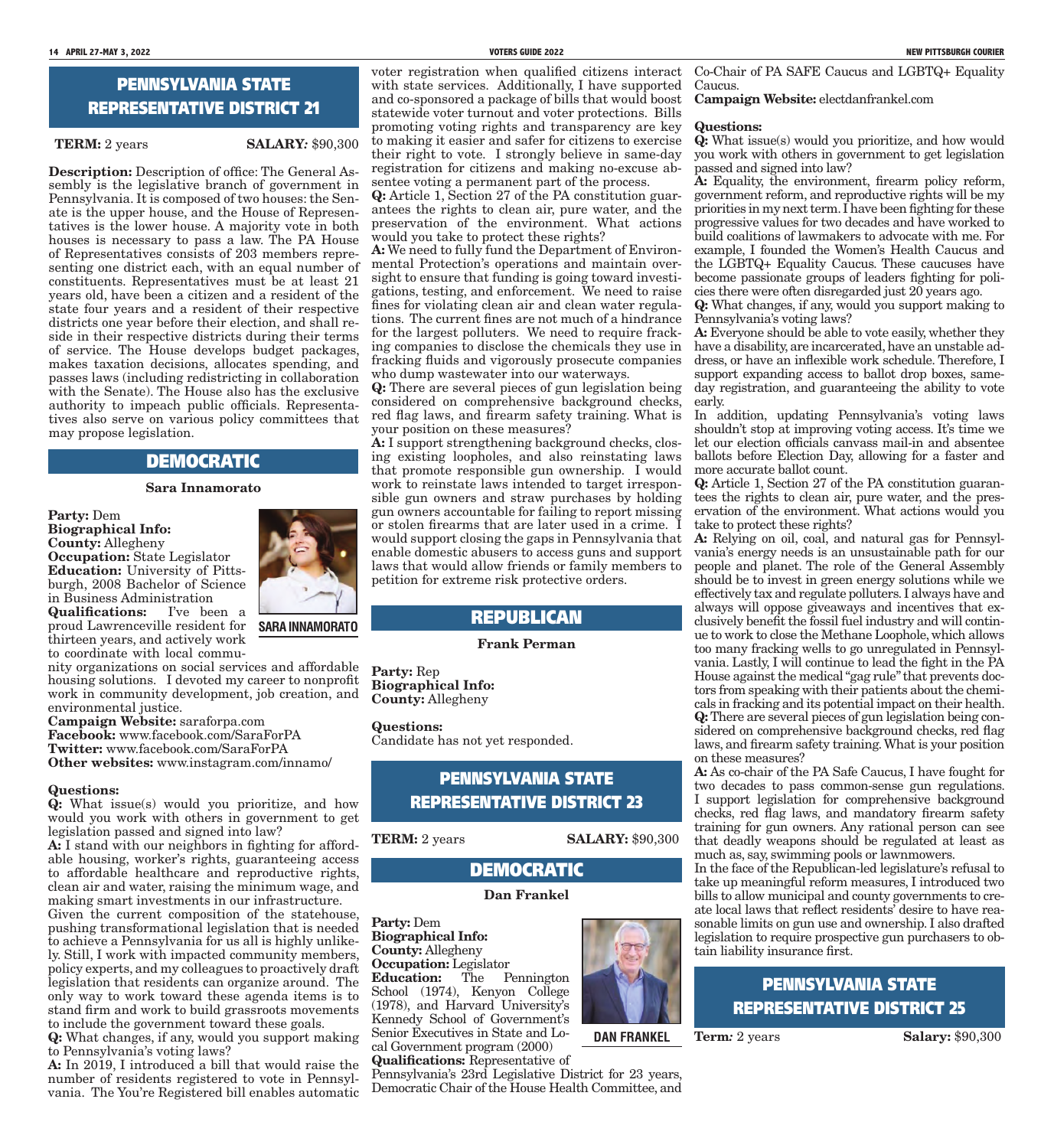### DEMOCRATIC

#### Brandon J. Markosek

Party: Dem Biographical Info: County: Allegheny

Questions:

Candidate has not yet responded.

#### **REPUBLICAN**

Steve Schlauch

Party: Rep Biographical Info: County: Allegheny

#### Questions:

Candidate has not yet responded.

### PENNSYLVANIA STATE REPRESENTATIVE DISTRICT 24

**TERM:** 2 years **SALARY:** \$90,300

### DEMOCRATIC

#### Martell Covington

Party: Dem Biographical Info: County: Allegheny Occupation: Legislative Aide - Minority Leader, Sen. Jay Costa

Education: Howard University Campaign Website: www.martellforpa.com/ Facebook: www.facebook.com/

Martell4PA

Twitter: twitter.com/martellforpa

#### Questions:

Q: What issue(s) would you prioritize, and how would you work with others in government to get legislation passed and signed into law?

A: Public Health which focuses on maternal and infant health, making sure that mothers, particularly Black mothers are being supported to the fullest extent possible before, during and after birth and that their babies are given all the care available to protect their lives.

Community Investment: increased minimum wage in PA, increase support to small

businesses and entrepreneurs. A deliberate focus on affordable housing.

Education & Equity: encourage collaboration with and between education stakeholders, advocate for increased support for socio-economic and disability focused education and out of school time. Environmental: push for infrastructural audits to ensure that our city will remain safe through varied weather conditions in our city

Q: What changes, if any, would you support making to Pennsylvania's voting laws?

A: House Bill 2090, known as the K. Leroy Irvis Voting Rights Protection Act, sponsored by House Leader McClinton, would make voting easier by providing more ballot drop locations, permitting same day registration and continuing to allow for early voting. investment in direct action. I also believe that the dollar amount of fines, spills and leaks should be

Q: There are several pieces of gun legislation being considered on comprehensive background checks, red flag laws, and firearm safety training. What is

A: I support all of these measures. I believe that each of these measures is necessary. We have a duty to protect our communities especially after the increase in gun violence over the past 3 years. Firearm safety training is essential and it should be accessible and a measure of accountability to all that own guns or are considering gun ownership. I am in support of Extreme Risk Protection Orders (ERPO)

the first day I am able to.

greatly increased.

create, and push legislation that

your position on these measures?

would you take to protect these rights?

These are all things that have been adopted in other legislation passed and signed into law?

states. I plan to sign on as a cosponsor to this bill on A: My campaign platform is healthcare access As representative-elect I will advocate and fight ev-ery, community safety, environmental justice ery day against the unrelenting attacks on voting and voting rights. I would also prioritize equirights we see happening at every turn in Harrisburg. I will take an active approach to this by collaborating with colleagues and stakeholders to pursue, Q: Article 1, Section 27 of the PA constitution guarantees the rights to clean air, pure water, and the preservation of the environment. What actions A: First, we have to make sure that all lead lines are being replaced in homes, schools and public serving facilities. The commonwealth also needs to work to expand knowledge around the dangers of radon and the importance of radon testing. It is about investing in education that builds mobilization, as well as + reproductive justice, COVID-19 relief + recovtable public education and raising the minimum wage and opportunities for workers to unionize. The legislation I would champion would be rooted in the intersectional values of racial, gender and economic justice. I have worked with my colleagues in the State House of Representatives for over a decade winning legislative and policy change and I would continue building those relationships as well as with non-elected policymakers informed by advocacy organizations and community organizers who work directly with those first and most impacted by proposed legislation. Q: What changes, if any, would you support making to Pennsylvania's voting laws?

A: I have organized for voting rights focused on building the voting power of Black women since 2004. I led the creation of the New Voices Voice Your Vote! Project in 2009 in collaboration with the PA Center for Women in Politics. For the past eight (8) years, VYV! has outreached millions of times to voters across Pennsylvania turning out 80% of the voters we engage. From my direct experience with voting laws, I would maintain vote by mail, early voting centers, dropboxes that made it easier for Pennsylvanians to vote in 2020 and I would support pre-registration for youth and same-day voter registration. I would advance legislation to combat voter suppression, increase penalties for voter intimidation and increase election worker pay rates.

Q: Article 1, Section 27 of the PA constitution guarantees the rights to clean air, pure water, and the preservation of the environment. What actions would you take to protect these rights?

A: If you ask Alexa about the weather, she will talk about air quality alerts before telling you the forecast for the day. Pittsburgh is one of the worst metro regions in the nation for poor air quality with high levels of particulate matter that impact the health of largely Black and poor communities. Pollution from toxic waste, trash and sewage overflow, privatization of our water and increasing water rates impact all Pennsylvanians. Our natural environments which are public spaces should be enjoyed by all. I would support legislation to ban fracking statewide, transition to renewable energy, support just transition for workers, emissions from public transit and to provide incentives for higher education and employment in the green economy.

Q: There are several pieces of gun legislation being considered on comprehensive background checks, red flag laws, and firearm safety training. What is your position on these measures?

A: Gun violence is impacting our cities from Pittsburgh to Philadelphia and this public health crisis is driven by access to guns within the compounding effects of abject poverty, unaddressed trauma, social inequality and under-funded services. I support comprehensive background checks for all firearms. Pennsylvania currently has not passed SB 88 and HB 235 leaving a critical loophole not requiring a background check for military-style assault rifles. Pennsylvania also has not passed red flag or extreme risk laws which saves lives by temporarily reducing access to firearms that could reduce domestic violence, suicide and mass shooting deaths. I support a requirement for gun owners to have gun safety training and to safely store their firearms.



**MARTELL** 

Party: Dem Biographical Info: County: Allegheny

Occupation: Community Organizer Education: University of

Pittsburgh, Bachelor of Science in Business Administration: Marketing, Political Science, Women's Studies (2003); Carnegie Mellon University, Master of Science in Policy and Man-

Pennsylvania, Executive Program for Social Impact Strategy (2019)

Qualifications: Founder, President & CEO, New Voices for Reproductive Justice (2004-2022); Commissioner, Governor's Advisory Commission on African American Affairs (2016-2021); Board of Directors, Groundswell Fund (2016-2019); Candidate, Pittsburgh City Council - District 7 (2015)

Campaign Website: www.latashaforpa.com Facebook: www.facebook.com/latashaforpa Twitter: twitter.com/latashaforpa Other websites: instagram.com/latashaforpa

#### Questions:

Q: What issue(s) would you prioritize, and how would you work with others in government to get



**LA'TASHA D. MAYES**

agement (2005); University of

**COVINGTON** La'Tasha D. Mayes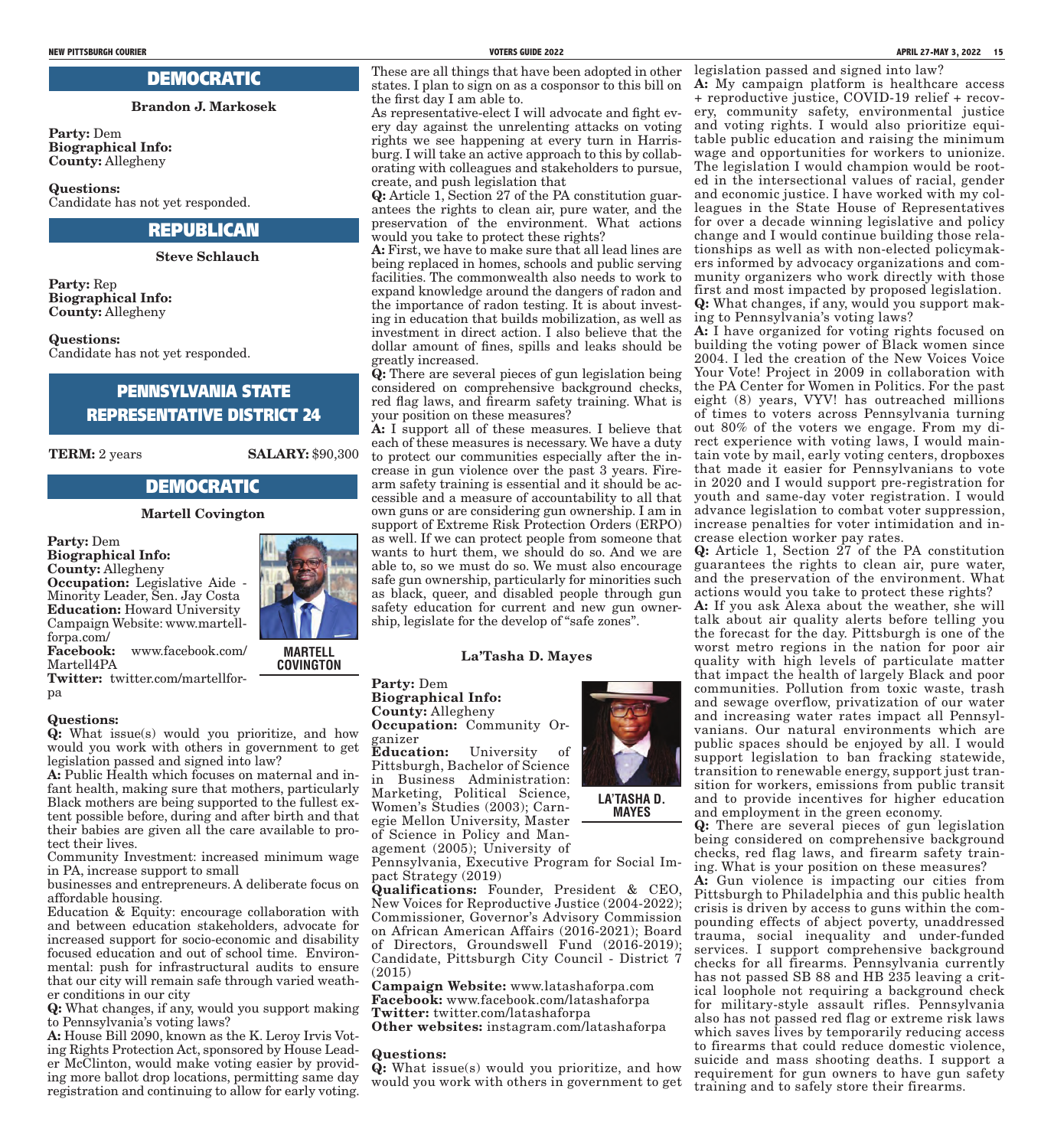#### Randall Taylor

Party: Dem Biographical Info: County: Allegheny Occupation: Organizer Education: University of Pittsburgh B.A. Urban Studies, B.A. History Qualifications: 12 years on Pittsburgh Board of Education Campaign Website: www.facebook.com/RandallTaylorForStateRepresentative<br>Facebook:

Facebook: www.facebook.com/RandallTaylor-ForStateRepresentative Twitter: twitter.com/RandallforPA24

#### Questions:

Q: What issue(s) would you prioritize, and how would you work with others in government to get legislation passed and signed into law?

A: Those of us who wish to live in cities, do so because we are attracted to the diversity and vibrancy of city life. If we are to maintain that diversity we must address our current lack of affordable housing units in the City of Pittsburgh. We need housing policies and strategies that ensure that all our people can afford to rent or buy homes in this City, if they desire. To remain a vibrant city also need a living wage, supported by strong unions, to be able to pay for housing and live in dignity. A diverse and vibrant Pittsburgh must be a welcoming place for all our citizens, regardless of age, race, gender, or orientation. We start with respect and communication. Disagreement is not the end of discussions, but a way to build common ground.

Q: What changes, if any, would you support making to Pennsylvania's voting laws?

A: The Vote should be considered sacred in our democracy. In order to protect it we must make registration and voting easy and accessible. We can do this through: (1) Legislating against any and all voter suppression, and prosecuting any and all voter intimidation tactics and activities. (2) Making Election Day an holiday or movie to Saturday. (3) Allow for no excuse mail-in voting. (4) Expand secure ballot drop boxes. (5) Portable registration, which means voters stay registered when they move within the State. (6) Allow for early voting.

Q: Article 1, Section 27 of the PA constitution guarantees the rights to clean air, pure water, and the preservation of the environment. What actions would you take to protect these rights?

A: We must acknowledge climate change is real and has begun. We can not selfishly pass the enormous costs of warming the planet to future generations. It is our actions in 2022 that will determine the fate of generations yet to be born. We must immediately begin wean ourselves off of fossil fuels. We must immediately begin serious investments in renewable energy, which includes training a new green energy workforce. The Commonwealth of Pennsylvania should support a policy that all new housing and buildings construction must incorporate renewable energy.

Q: There are several pieces of gun legislation being considered on comprehensive background checks, red flag laws, and firearm safety training. What is your position on these measures?

A: We must first allow cities and counties in the Commonwealth of Pennsylvania home rule in determining our gun laws. Pittsburgh and Philadelphia should not be governed by the same gun laws as Elk and Potter Counties. I support universal

background checks for gun purchases. I support the banning of automatic weapons on our city streets. I oppose no excuse concealed carry policies. I support red flag laws. And we should be aggressively organizing gun buy back events.

### PENNSYLVANIA STATE REPRESENTATIVE DISTRICT 27

**SALARY: \$90,300** 

### DEMOCRATIC

Daniel J. Deasy

Party: Dem Biographical Info: County: Allegheny

Questions: No Response

### **REPUBLICAN**

Tim Walker

Party: Rep Biographical Info: County: Allegheny

Questions:

Candidate has not yet responded.

### PENNSYLVANIA STATE REPRESENTATIVE DISTRICT 28

**TERM:** 2 years **SALARY:** \$90,300

### **REPUBLICAN**

Rob Mercuri

Party: Rep Biographical Info: County: Allegheny

Questions: Candidate has not yet responded.

### DEMOCRATIC

#### Arvind Venkat

Party: Dem

Biographical Info: County: Allegheny Occupation: Physician Education: A.B. and A.M., Harvard University, 1996, M.D., Yale University, 2000

Qualifications: Attending Physician and Core Faculty, Department of Emergency Medicine, and System Chair of Clinical

Ethics, Allegheny Health Network, and Professor of Emergency Medicine, Drexel University College of Medicine

Campaign Website: www.VenkatforPA.com

Facebook: www.facebook.com/VenkatforPA Twitter: twitter.com/VenkatforPA Other websites: @VenkatforPA

#### Questions:

Q: What issue(s) would you prioritize, and how would you work with others in government to get legislation passed and signed into law?

A: First, we need to make healthcare more affordable and accessible by reducing patient costs, increasing Medicaid resources to allow aging at home, and developing programs to incentivize nurses and other health care professionals to remain in the acute care settings—ERs, hospitals —that we all depend upon. Second, the infrastructure in my district—roads, sewer systems, bridges, among others—have not kept up with population growth. I will fight to bring resources from the recent infrastructure bill to my district. Finally, the pandemic showed how we have under-resourced our vital public services—schools, police, EMS, and fire. I will work to increase resources for these services so they can be there for all of us in our time of need.

Q: What changes, if any, would you support making to Pennsylvania's voting laws?

A: We should make voting easy and secure as democracy works best when all voters participate. I am in favor of enacting same day voter registration, pre-registering 16-17 year-olds so that they are on voter rolls at age 18, and preserving no-excuse mail-in voting that worked well in recent elections. I also believe we should enact in-person voting days prior to election day to maximize participation in our electoral process and allow pre-processing of mail-in ballots by county election offices to allow efficient and rapid reporting of results.

Q: Article 1, Section 27 of the PA constitution guarantees the rights to clean air, pure water, and the preservation of the environment. What actions would you take to protect these rights?

A: I believe we must preserve and advance our environmental quality as it is fundamental to public health. If elected, I would be the only physician in the General Assembly and will bring that perspective to this issue. I would emphasize looking at the scientific and medical data for assessing the need for environmental interventions while recognizing that all regulations and government actions have a cost - intended and unintended. My hope is that my healthcare and scientific background will help finding the right balance in meeting the constitutional mandate to ensure clean air, pure water, and a preserved high-quality environment for the residents of the 30th District and all Pennsylvanians.

Q: There are several pieces of gun legislation being considered on comprehensive background checks, red flag laws, and firearm safety training. What is your position on these measures?

A: I look at gun legislation through the lens of public health of preventing gun violence, not prohibiting gun ownership - which does have a constitutional basis. I believe there is an individual right to own a gun under the Second Amendment. No right, however, is absolute—one cannot scream 'fire' in a theatre, for example. I am therefore in favor of legislation that would mandate background checks, red flag laws with rigorous due process protections, and robust firearm safety training. None of these would prevent law-abiding citizens from owning guns while also mitigating intentional and accidental gun violence.



**ARVIND VENKAT**

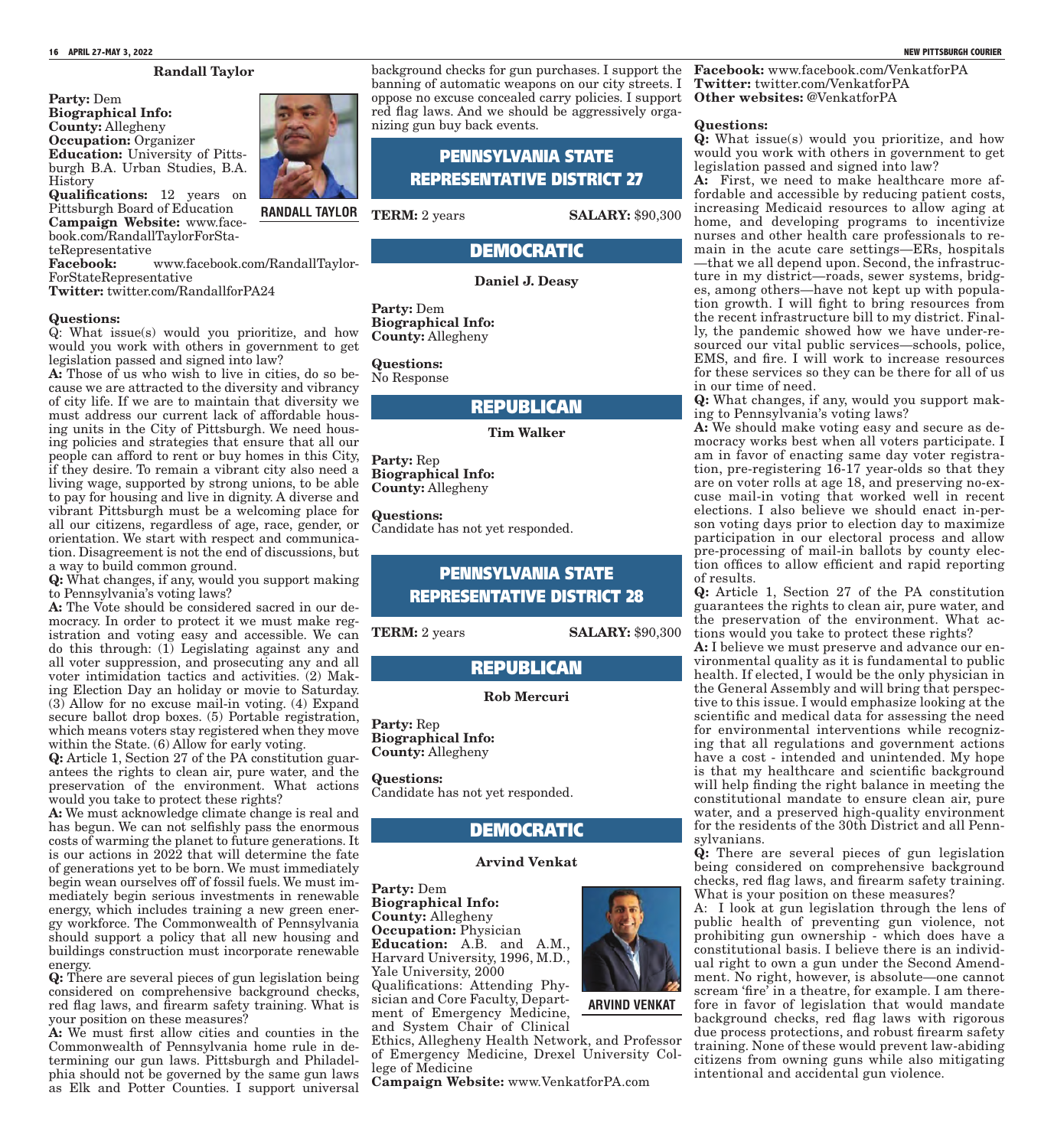### **REPUBLICAN**

#### Cindy Kirk

Party: Rep Biographical Info: County: Allegheny

Questions: Candidate has not yet responded.

Tom Fodi

Party: Rep Biographical Info: County: Allegheny

Questions: Candidate has not yet responded.

### PENNSYLVANIA STATE REPRESENTATIVE DISTRICT 32

**TERM:** 2 years **SALARY:** \$90,300

**TRISTAN** 

### DEMOCRATIC

Tony Deluca

Party: Dem Biographical Info: County: Allegheny

Questions:

Candidate has not yet responded.

### PENNSYLVANIA STATE REPRESENTATIVE DISTRICT 33

**TERM:** 2 years **SALARY:** \$90,300

### DEMOCRATIC

Tristan McClelland

Party: Dem Biographical Info: County: Allegheny Occupation: City Council Aide Education: University of Pittsburgh Campaign Website: TristanMc-Clelland.com

#### Questions:

Q: What issue(s) would you prioritize, and how would you work with others in government to get legislation passed and signed into law?

A: My top issue is jobs and economy. Too many Pennsylvanians live paycheck to paycheck and don't have adequate access to services like healthcare. As a State Representative, I want to work toward investments in infrastructure that promote the growth of small businesses. I want to protect the high-wage, union jobs we have in our community. Importantly, I

want to make sure every worker has a right to organize and collectively bargain for their own empowerment. I will pursue legislation at the state level that makes organizing and forming a union easier and I will vehemently oppose policies like right to work for less and paycheck deception which weaken unions and allow companies to pay workers less.

Q: What changes, if any, would you support making to Pennsylvania's voting laws?

A: Democracy must be available to everyone and democracy only works when everyone participates. In order to accomplish this, the first major issue we must address is poll staffing. Especially in poor and rural communities, there is often one election worker running a polling place. The state needs to direct funding and training toward new election staff that help process voters at polling places faster, thereby reducing waiting times and lines at polling places. Additionally, I believe election day should be a holiday so that working people don't have to make the choice between missing a day's pay or participating in democracy. Once we achieve these, I think we can pursue more expansionary voting policies, like same-day registration.

Q: Article 1, Section 27 of the PA constitution guarantees the rights to clean air, pure water, and the preservation of the environment. What actions would you take to protect these rights?

A: The 33rd District encompasses communities which are deeply impacted by environmental degradation. Two sources of the environmental problems we face are the Parks Township nuclear waste site and the Plum injection site. In the Parks Township site, over 4,000 tons of fissile U-235 waste pollutes our air with radiation and seeps waste into our water supply. More, the cleanup effort of the site has stalled and may not be complete for decades. Additionally, the Plum injection site, which violates DEP regulations, threatens to spill fracking waste-water and toxic chemicals into our rivers and drinking supply. Local issues like these are the most environmental issues we face. As a State Representative, I will fight to address them.

Q: There are several pieces of gun legislation being considered on comprehensive background checks, red flag laws, and firearm safety training. What is your position on these measures?

A: Universal background checks are a sensible and proven reform we can implement to minimize gun-related violence and protect our communities. Every law-abiding American has a right to own a firearm and every American has just as much a right to feel safe and be free from gun violence. As a gun-owner and avid hunter, I believe we should have universal background checks and red flag laws. Firearm safety training should be free and available to everyone in our Commonwealth. We can strike a sensible balance between preserving the rights of gun owners and keeping our communities safe and I believe that balance can be achieved with universal background checks.

**Mandy Steele** 

Party: Dem Biographical Info: County: Allegheny Occupation: Nonprofit Management Education: University of Pittsburgh - B.A. in Anthropology Qualifications: Fox Chapel Borough Councilperson<br>Campaign Website: Campaign Website: www.



**MANDY STEELE**

steeleforpa.com Facebook: www.facebook.com/SteeleforPA

#### Questions:

Q: What issue(s) would you prioritize, and how would you work with others in government to get legislation passed and signed into law?

A: Pennsylvania has a massive opportunity ahead of it with the infrastructure money that will be pumped into our state. I'm running because we need a representative in Harrisburg who has the experience and work ethic it will take to drive money and investment to our communities. We can rebuild our once vibrant economy through union clean energy jobs and green infrastructure projects. Putting working families at the center of this transition is essential to success. There is tremendous opportunity right now to make environmental and economic gains. This is our chance and I am ready to get it done.

Q: What changes, if any, would you support making to Pennsylvania's voting laws?

A: I will support automatic voter registration or pre-registration for 16- and 17-year-olds and same day registrations, dropping Pennsylvania's current registration deadlines. I will support expanded early voting opportunities and adamantly oppose any forms of voter suppression, such as voter ID requirements, when any such efforts are brought forth.

Q: Article 1, Section 27 of the PA constitution guarantees the rights to clean air, pure water, and the preservation of the environment. What actions would you take to protect these rights?

A: This is an important topic that lies at the heart of my work as an elected official and community organizer. In 2020, I led my community to be the first in the state to ban application of a tier 1A human carcinogen and component of our air and water pollution using Article 1, Section 27 of the PA constitution. I went on to lead 20 other SWPA communities to take similar action, yielding significant potential improvements in the quality of our air and water. I believe many protections for our communities can be achieved at both the local and state level when we use the PA constitution. I will continue to pursue this course of action and ensure this vital constitutional right is preserved.

Q: There are several pieces of gun legislation being considered on comprehensive background checks, red flag laws, and firearm safety training. What is your position on these measures?

A: Gun ownership is a right of every American. Hunters are an important part of a healthy ecosystem. I am raising my own children to connect to our natural systems through hunting and fishing. I will advocate for responsible gun owners—supporting sensible gun safety laws like background checks, red flag laws, wait periods, and firearm safety training.

### **REPUBLICAN**

#### Ted Tomson

Party: Rep Biographical Info: County: Allegheny Occupation: Self Employed Education: Master of Science in Public Policy and Management from Carnegie Mellon University, Bachelor of Science in Finance from Penn State University Qualifications: 20+ years of management experience in the

private sector. Academic study of public policy.



**TED TOMSON**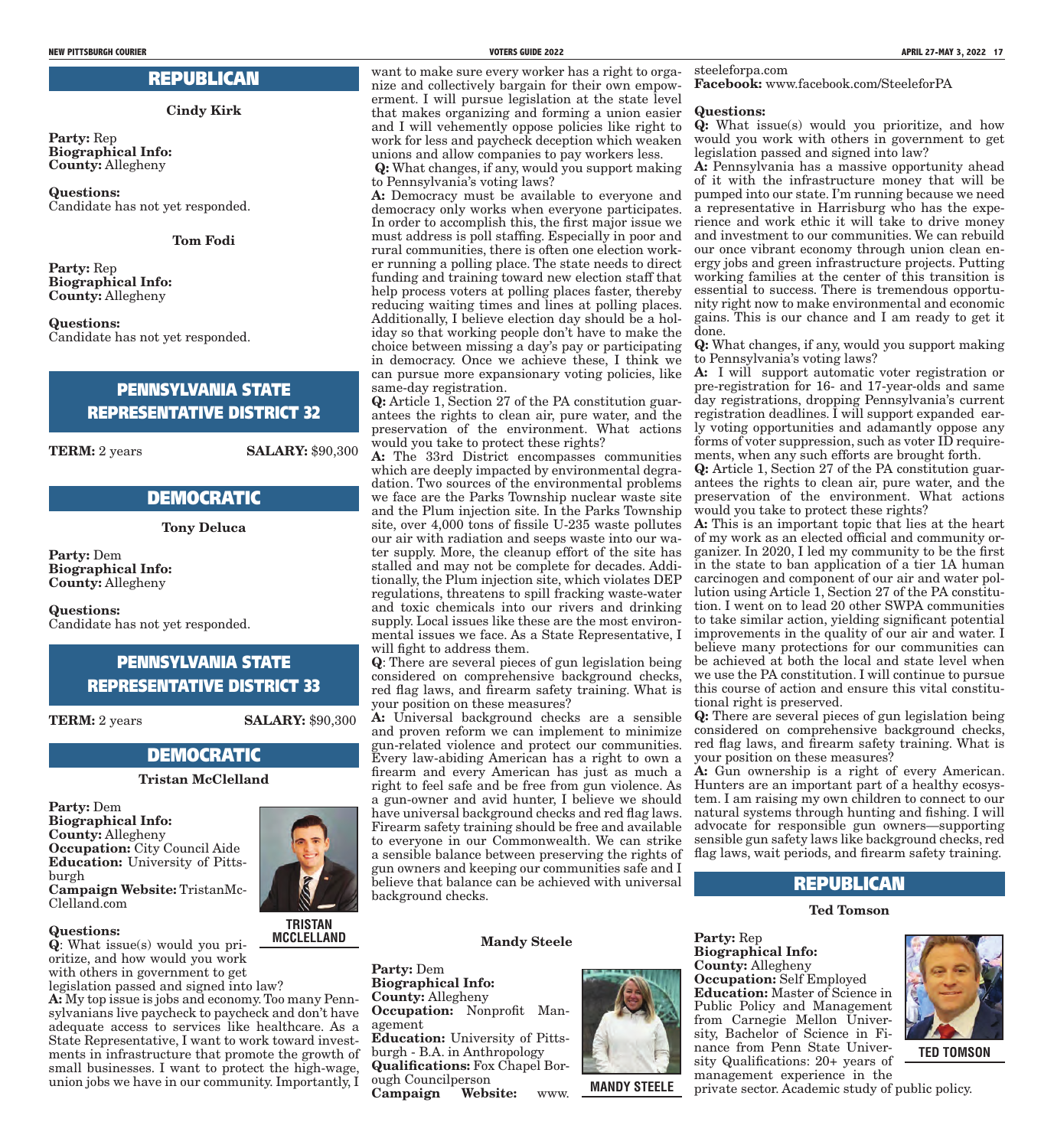#### **18 APRIL 27-MAY 3, 2022 VOTERS GUIDE 2022 NEW PITTSBURGH COURIER**

Campaign Website: www.tedforpa.com Facebook: www.facebook.com/tedforpa

#### Questions:

Q: What issue(s) would you prioritize, and how would you work with others in government to get legislation passed and signed into law?

A: Economy—We need to have our commercial centers thrive again. By rebuilding infrastructure through government and private industry improvements that support high paying jobs and assist small businesses, we can restore the economic benefits and influence our district once enjoyed.

First Responders—A solution to having a strong and thriving community, is by supporting those that protect and serve that community. It is imperative that our police, fire rescue, and EMS have the resources to do their jobs.

Opioid Crisis—The opioid crisis is still affecting many families. A lot of politicians seemed to have moved on from this issue, but it is still present and it is still wreaking havoc on all of us.

Q: What changes, if any, would you support making to Pennsylvania's voting laws?

A: Act 77, from my understanding, is in violation of the PA Constitution, so that would have to be repealed and the Constitution amended first. That being said, I do like how ACT 77 eliminated someone from choosing one box to vote for everyone from one party. Moving forward, I support the maintaining of the integrity of the election process and that we need to discuss appropriate and fair ways that we can uphold a standard where everyone feels confident in its results. Losing faith in our election process is one of the biggest detriments democracy could suffer.

Q: Article 1, Section 27 of the PA constitution guarantees the rights to clean air, pure water, and the preservation of the environment. What actions would you take to protect these rights?

A: Pennsylvania is rich with natural resources. The ability to realize the huge potential gains from extracting them can lead to economic and social development in many of our disenfranchised communities. That being said, I feel that with a good working communicative relationship between government and the oil and gas industry, we won't compromise Article 1, Section 27 of the PA Constitution. In fact, I believe with a good working relationship, we can do more to protect those rights, than when government and industry are adversarial.

Q: There are several pieces of gun legislation being considered on comprehensive background checks, red flag laws, and firearm safety training. What is your position on these measures?

A: Comprehensive background checks can help protect our citizens without jeopardizing anybody's right to own a gun.

A problem with red flag laws is that the burden of proof is generally low. This sets up a lot of instances of abuse that can unjustly affect law abiding citizens.

I don't feel firearm safety training should be a requirement to own a gun. I do, however, feel that PA should vigorously promote firearm safety training so that those with less exposure to firearms have the opportunity to learn handling, storage, and cleaning safety.

# PENNSYLVANIA STATE REPRESENTATIVE DISTRICT 34

**TERM:** 2 years **SALARY:** \$90,300

# DEMOCRATIC

#### Abigail Salisbury

Party: Dem

Biographical Info:

County: Allegheny

Occupation: Attorney

Education: MPPM, University of Pittsburgh; JD, Questions: University of Pittsburgh; BA, Case Western Reserve University

Qualifications: Attorney, 5 years as Swissvale Borough Council member, 2 years as Council President, small business owner

Campaign Website: www.salisburyforpa.com Facebook: www.facebook.com/SalisburyforPA Twitter: twitter.com/SalisburyforPA

#### Questions:

Q: What issue(s) would you prioritize, and how would you work with others in government to get legislation passed and signed into law?

A: I would prioritize rebuilding our district's infrastructure. We have had multiple collapses and landslides in recent years, and while no lives have been lost, we will not always be so lucky. Our combined sewer systems have likewise gone without appropriate maintenance, allowing sewage to be **TERM:**  $2$  years dumped into our waterways. I would work with others by emphasizing shared priorities rather than differences. As a lawyer, it is my job to listen to my clients and advocate for their interests, often having to work toward a settlement/compromise. I view representative government much the same way.

Q: What changes, if any, would you support making to Pennsylvania's voting laws?

A: I would like to ensure the ongoing viability of mail-in ballots and maintain/improve ease of voting Education: University of Pittsfor all.

Q: Article 1, Section 27 of the PA constitution guarantees the rights to clean air, pure water, and the preservation of the environment. What actions would you take to protect these rights?

A: I would encourage adoption of fuel sources other than fossil fuels, encourage/facilitate composting programs in the district, and explore alternatives to the currently ineffective plastics recycling program. Q: There are several pieces of gun legislation being considered on comprehensive background checks, red flag laws, and firearm safety training. What is your position on these measures?

A: I am very concerned that we prohibit concealed carry permit owners from using medical marijuana, but allow all the opioids one can get prescribed.

#### Summer Lee

Party: Dem Biographical Info: County: Allegheny

Questions: Candidate has not yet responded.

### PENNSYLVANIA STATE REPRESENTATIVE DISTRICT 35

**TERM:** 2 years **SALARY:** \$90,300

## DEMOCRATIC

#### Austin Davis

Party: Dem Biographical Info: County: Allegheny

Candidate has not yet responded.

### REPUBLICAN

Don Nevills

Party: Rep Biographical Info: County: Allegheny

Questions:

Candidate has not yet responded.

### PENNSYLVANIA STATE REPRESENTATIVE DISTRICT 36

#### **SALARY: \$90,300**

### DEMOCRATIC

Jessica Benham

Party: Dem Biographical Info:

County: Allegheny Occupation: State Representative

burgh

Qualifications: Previously Director of Development at the Pittsburgh Center for Autistic Advocacy. Currently serves on the House Health, Human Ser-

vices, and Aging Committees

Campaign Website: www.benhamforpa.com Facebook: www.facebook.com/benhamforpa Twitter: twitter.com/jessicalbenham

#### Questions:

Q: What issue(s) would you prioritize, and how would you work with others in government to get legislation passed and signed into law?

A: I would prioritize decreasing cost of living, and increasing access to healthcare, funding for public education, and community safety. As a member of the minority party, I have to work across the aisle as no bills authored by House Democrats have been enacted in the current session. I have been able to get my ideas into legislation by introducing amendments to Republican bills and by providing suggestions to Republican legislators on ideas to include in their bills. If Democrats take the majority, passing legislation will become easier for members of my party, though working together to create good legislation that addresses issues facing Pennsylvanians across the state will always be necessary.

Q: What changes, if any, would you support making to Pennsylvania's voting laws?

A: I will continue to fight for election day voter registration, automatic voter registration, and more opportunities for early voting. When it comes to other democracy reforms, I support a ban on gifts to elected officials, limits on contributions to political can-



**JESSICA BENHAM**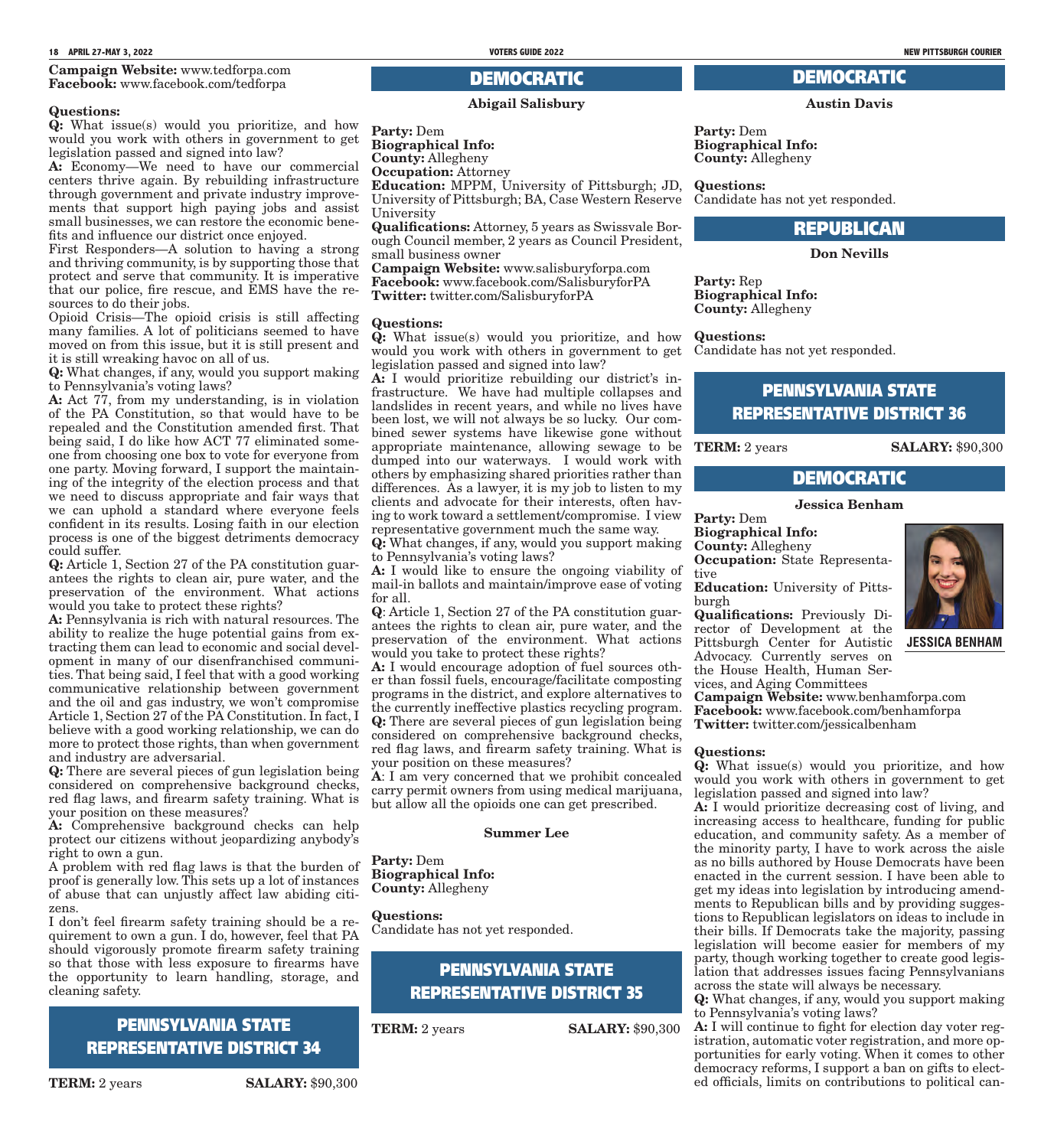didates, and full disclosure of all spending meant to influence the outcome of elections. I support a redistricting commission to draw fair lines for Congressional, State House, and State Senate districts.

Q: Article 1, Section 27 of the PA constitution guarantees the rights to clean air, pure water, and the preservation of the environment. What actions would you take to protect these rights?

A: In Harrisburg,  $\overline{I}$  have stood up to protect the Department of Environmental Protection from attacks that would have weakened its ability to enforce environmental regulations. I believe the state needs to pass laws to address stormwater management, fossil fuel pollution, and corporate disregard for our environment. We can address environmental pollution while also investing in family-sustaining, union jobs.

 $\ddot{Q}$ : There are several pieces of gun legislation being **TERM:** 2 years considered on comprehensive background checks, red flag laws, and firearm safety training. What is your position on these measures?

A: I support commonsense gun legislation, including comprehensive background checks, extreme risk protection orders, firearm safety training, and safe storage laws.

#### Stephanie Fox

Party: Dem Biographical Info: County: Allegheny

Questions: Candidate has not yet responded.

> PENNSYLVANIA STATE REPRESENTATIVE DISTRICT 38

**TERM:** 2 years **SALARY:** \$90,300

# DEMOCRATIC

### Nick Pisciottano

Party: Dem Biographical Info: County: Allegheny

Questions: Candidate has not yet responded.

# PENNSYLVANIA STATE REPRESENTATIVE DISTRICT 39

**TERM:** 2 years **SALARY:** \$90,300

### **REPUBLICAN**

Mike Puskaric

Party: Rep Biographical Info: County: Allegheny

Questions: Candidate has not yet responded.

Andrew Kuzma Party: Rep

Biographical Info: County: Allegheny

#### Questions:

Q: What issue(s) would you prioritize, and how would you work with others in government to get legislation passed and signed into law? A: Candidate has not yet responded

### PENNSYLVANIA STATE REPRESENTATIVE DISTRICT 40

### **REPUBLICAN**

#### Steve Renz

Party: Rep Biographical Info: County: Pennsylvania Occupation: Account Manager Education: High School and Vo-Tech Qualifications: Life Experience Campaign Website: friendsofrenz.com/

Facebook: www.facebook.com/ FriendsofRenz/

#### Questions:

Q: What issue(s) would you prioritize, and how would you work with others in government to get legislation passed and signed into law?

A: Election Integrity: The only power "We the People" have in our government is our vote. It must be our most protected and defended right. Every time a fraudulent vote is cast, a legal voter is disenfranchised. Every legal citizen has the right, even the responsibility to vote, but we must ensure that only legal votes are counted.

Medical Freedom: No one should lose their job for declining to take an experimental injection. I support HB2013 and would advocate for it.

Q: What changes, if any, would you support making to Pennsylvania's voting laws?

A: No Excuse mail-in ballots are unconstitutional and highly susceptible to fraud. We must end mailin ballots, drop boxes, ballot harvesting, and require voter ID as Mexico does. We also need secure voter rolls and voting machines.

Q: Article 1, Section 27 of the PA constitution guarantees the rights to clean air, pure water, and the preservation of the environment. What actions would you take to protect these rights?

A: We are already one of the cleanest developed countries in the world. China and India are producing more pollution right now than we will ever produce. We are reaching the point of diminishing returns. Joining an initiative like the Regional Greenhouse Gas Initiative would cause great harm to our economy and standard of living while doing very little to affect our environment. I love the outdoors and fishing in clear streams and we will continue to protect them, but we have to be realistic about our environmental policy.

Q: There are several pieces of gun legislation being considered on comprehensive background checks, red flag laws, and firearm safety training. What is

your position on these measures?

A: We already have comprehensive background checks, Red Flag laws seize property without due process, and you can get free gun safety training from any sportsman's club or NRA group. It is unconstitutional to put undue burdens on law-abiding citizens who are trying to exercise their rights under both the PA and Federal constitutions.

#### Natalie Mihalek

Party: Rep Biographical Info: County: Washington

SALARY: \$90,300 Questions: Candidate has not yet responded.

### PENNSYLVANIA STATE REPRESENTATIVE DISTRICT 42

**TERM:** 2 years **SALARY:** \$90,300

### DEMOCRATIC

#### Dan Miller

Party: Dem Biographical Info: County: Allegheny Occupation: Legislator Education: BA in History, BS in Secondary Education, JD Qualifications: Four years as Mt. Lebanon Commissioner, 5 terms as State Rep, Current Minority Caucus Chair, former Mt. Lebanon volunteer fire fighter, a

**DAN MILLER**

term in AmeriCorps, and former Allegheny County public defender and county solicitor

Campaign Website: VoteDanMiller.com Facebook: www.facebook.com/VoteDanMiller/ Twitter: twitter.com/votedanmiller

#### Questions:

 $\overline{Q}$ : What issue(s) would you prioritize, and how would you work with others in government to get legislation passed and signed into law?

A: I spend a lot of time working on disability and mental health issues. By their nature they are nonpartisan, so I try to work across the aisle as much as possible to create more opportunity and to end stigma. I host a Disability & Mental Health Summit every year to raise awareness and provide information on resources and prospective bills. It is always a bipartisan event.

Q: What changes, if any, would you support making to Pennsylvania's voting laws?

A: I think we need to prioritize the recommendations from county officials about how we can help them run a smoother election. Making it easier to administer, making it easier to register and vote, and providing greater state resources would be key. Q: Article 1, Section 27 of the PA constitution guarantees the rights to clean air, pure water, and the preservation of the environment. What actions would you take to protect these rights?

A: One of the main things we can do is to actually fund our DEP. Unfortunately over the last two decades the DEP has been decimated by cuts and